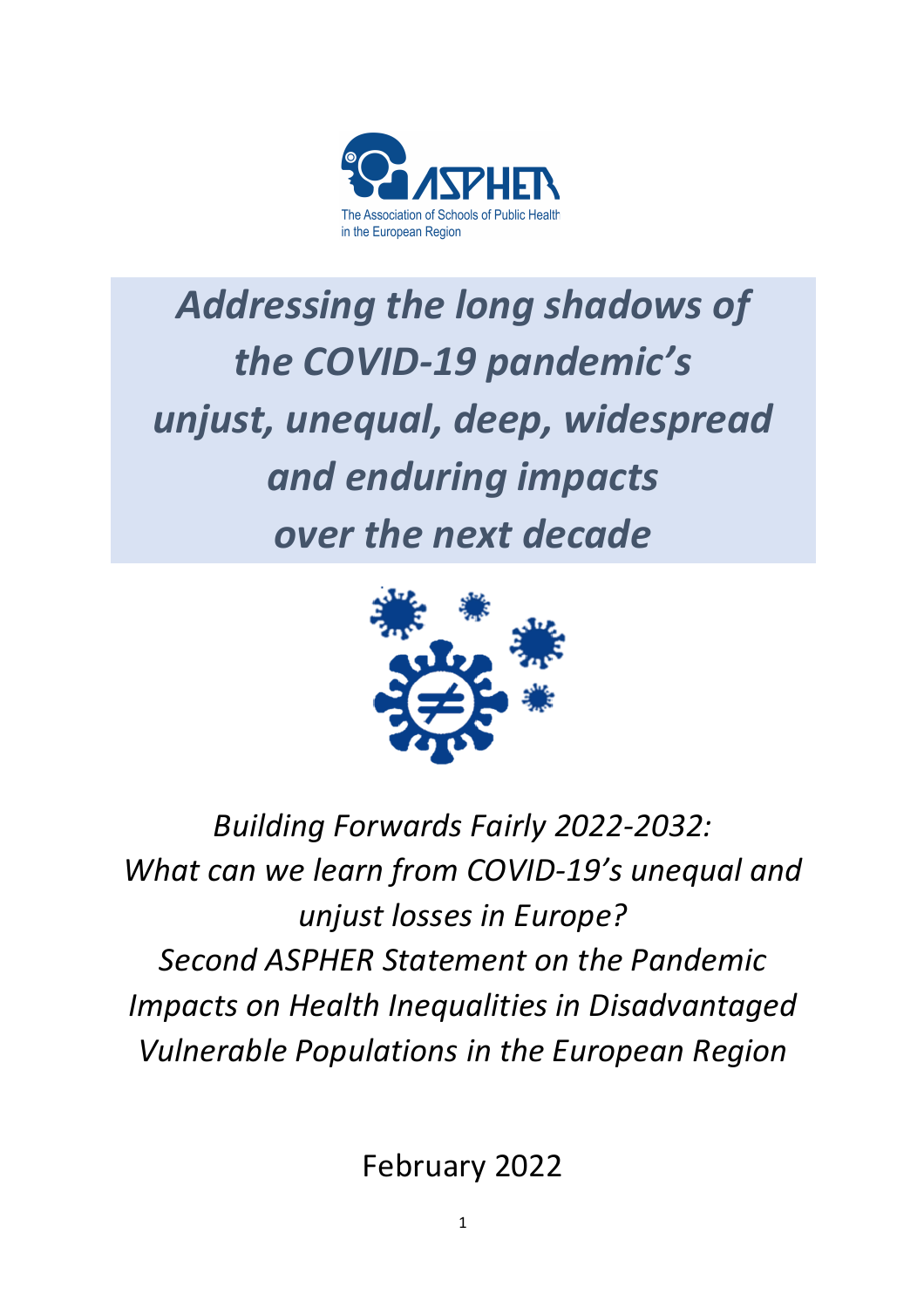# **Lead Authors**

John Reid,<sup>1,2,</sup>\* Kai Michelson,<sup>1,3</sup> Ines Siepmann,<sup>1,4</sup> Amanda Mason-Jones,<sup>1,5</sup> Judit  $Simon<sup>1,6</sup>$ 

1 ASPHER COVID-19 Task Force

<sup>2</sup>University of Chester, United Kingdom

<sup>3</sup>Fulda University of Applied Sciences, Germany

4 ASPHER Young Professional

<sup>5</sup>Department of Health Sciences, University of York, United Kingdom

6 Center for Public Health, Medical University of Vienna, Austria

\*Corresponding Author: john.reid@chester.ac.uk

#### **Acknowledgments**

The lead authors group would like to thank and acknowledge as follows;

We thank all members of the Health Inequalities and Vulnerable Populations subgroup of the ASPHER COVID-19 Task Force for their support, advice and comments.

We thank all members ASPHER COVID-19 Task Force for their encouragement, guidance and comments. We thank all Schools of Public Health for any investigations, guidance and advocacy in their countries to address the pandemic's inequalities.

We thanks all ASPHER Young professionals and other authors for their work on previous ASPHER reports covering inequalities in this pandemic.

We thank ASPHER secretariat members for support to meetings of the subgroup.

We thank all authors and sources cited in this statement for their coverage and findings.

We express our appreciation for all other European public health organisations that have worked so tirelessly to address this pandemic's deep and extensive challenges. This includes WHO (E), ECDC, EOHSP, and EuroHealthNet.

We would wish to acknowledge the many voluntary sector bodies, community groups, NGOs and interest groups that have advocated for vulnerable people.

We acknowledge that this ASPHER  $2^{nd}$  Statement focusses on the still emergent reports covering the 52 countries in the WHO European, that ASPHER normally has as its main remit. We wish to acknowledge that the Global picture of COVID-19 related inequalities has not been covered here and would encourage all our fellow public health networks in developing a world-wide overview.

Cover Graphic: Tobias Weitzel, ASPHER Young Professional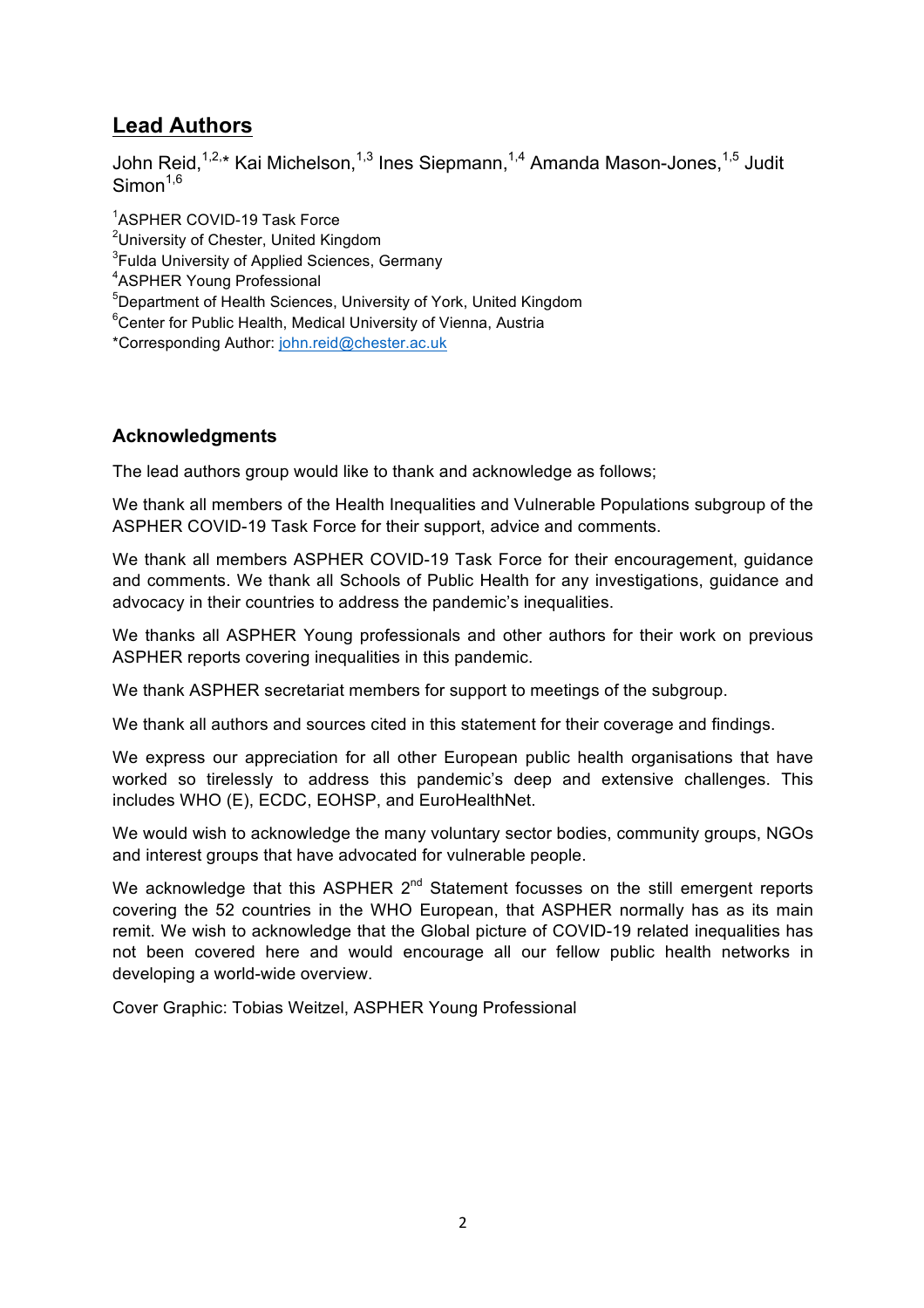| 1. Learning from the pandemic's deep and widespread unequal and<br>$4 - 8$<br>unjust losses in Europe<br>1.1. ASPHER's developing position during 2020-21<br>1.2. Country level reports - examples<br>1.3. European Cross-country reviews<br>1.4. Summary of European lessons<br>1.5. The Shadow concept/metaphor and why it has become important in<br>the pandemic<br>$9 - 10$<br>2. Pan-decade 2022-2031 - What are the pandemic main seven<br>lingering shadows to be studied and counteracted for the next ten<br>years?<br>Shadow 1 - Unequal direct morbidity and mortality impacts from future ups<br>and downs of the COVID-19 pandemic.<br>Shadow 2 - Shadow 2 - Unequal vaccine coverage in disadvantaged,<br>underserved, and reluctant groups.<br>Shadow 3 - Unequal occupational exposure to those caring for people<br>infected by SARS-CoV-2 virus and to those supporting their aftercare may<br>lead to severe harms to key workforces.<br>Shadow 4 - Unequal impact of disrupted and delayed access to health and<br>social care systems, including mental health problems and their weakened<br>services.<br>Shadow 5 – Unequal impacts of pandemic countermeasures – social<br>restrictions, lockdown, more precarious income and economic downturn.<br>Shadow 6 – Unequal childhoods and futures – how the pandemic has set |
|---------------------------------------------------------------------------------------------------------------------------------------------------------------------------------------------------------------------------------------------------------------------------------------------------------------------------------------------------------------------------------------------------------------------------------------------------------------------------------------------------------------------------------------------------------------------------------------------------------------------------------------------------------------------------------------------------------------------------------------------------------------------------------------------------------------------------------------------------------------------------------------------------------------------------------------------------------------------------------------------------------------------------------------------------------------------------------------------------------------------------------------------------------------------------------------------------------------------------------------------------------------------------------------------------------------------------------------------------|
|                                                                                                                                                                                                                                                                                                                                                                                                                                                                                                                                                                                                                                                                                                                                                                                                                                                                                                                                                                                                                                                                                                                                                                                                                                                                                                                                                   |
|                                                                                                                                                                                                                                                                                                                                                                                                                                                                                                                                                                                                                                                                                                                                                                                                                                                                                                                                                                                                                                                                                                                                                                                                                                                                                                                                                   |
|                                                                                                                                                                                                                                                                                                                                                                                                                                                                                                                                                                                                                                                                                                                                                                                                                                                                                                                                                                                                                                                                                                                                                                                                                                                                                                                                                   |
|                                                                                                                                                                                                                                                                                                                                                                                                                                                                                                                                                                                                                                                                                                                                                                                                                                                                                                                                                                                                                                                                                                                                                                                                                                                                                                                                                   |
|                                                                                                                                                                                                                                                                                                                                                                                                                                                                                                                                                                                                                                                                                                                                                                                                                                                                                                                                                                                                                                                                                                                                                                                                                                                                                                                                                   |
|                                                                                                                                                                                                                                                                                                                                                                                                                                                                                                                                                                                                                                                                                                                                                                                                                                                                                                                                                                                                                                                                                                                                                                                                                                                                                                                                                   |
|                                                                                                                                                                                                                                                                                                                                                                                                                                                                                                                                                                                                                                                                                                                                                                                                                                                                                                                                                                                                                                                                                                                                                                                                                                                                                                                                                   |
|                                                                                                                                                                                                                                                                                                                                                                                                                                                                                                                                                                                                                                                                                                                                                                                                                                                                                                                                                                                                                                                                                                                                                                                                                                                                                                                                                   |
|                                                                                                                                                                                                                                                                                                                                                                                                                                                                                                                                                                                                                                                                                                                                                                                                                                                                                                                                                                                                                                                                                                                                                                                                                                                                                                                                                   |
|                                                                                                                                                                                                                                                                                                                                                                                                                                                                                                                                                                                                                                                                                                                                                                                                                                                                                                                                                                                                                                                                                                                                                                                                                                                                                                                                                   |
|                                                                                                                                                                                                                                                                                                                                                                                                                                                                                                                                                                                                                                                                                                                                                                                                                                                                                                                                                                                                                                                                                                                                                                                                                                                                                                                                                   |
|                                                                                                                                                                                                                                                                                                                                                                                                                                                                                                                                                                                                                                                                                                                                                                                                                                                                                                                                                                                                                                                                                                                                                                                                                                                                                                                                                   |
|                                                                                                                                                                                                                                                                                                                                                                                                                                                                                                                                                                                                                                                                                                                                                                                                                                                                                                                                                                                                                                                                                                                                                                                                                                                                                                                                                   |
|                                                                                                                                                                                                                                                                                                                                                                                                                                                                                                                                                                                                                                                                                                                                                                                                                                                                                                                                                                                                                                                                                                                                                                                                                                                                                                                                                   |
|                                                                                                                                                                                                                                                                                                                                                                                                                                                                                                                                                                                                                                                                                                                                                                                                                                                                                                                                                                                                                                                                                                                                                                                                                                                                                                                                                   |
|                                                                                                                                                                                                                                                                                                                                                                                                                                                                                                                                                                                                                                                                                                                                                                                                                                                                                                                                                                                                                                                                                                                                                                                                                                                                                                                                                   |
|                                                                                                                                                                                                                                                                                                                                                                                                                                                                                                                                                                                                                                                                                                                                                                                                                                                                                                                                                                                                                                                                                                                                                                                                                                                                                                                                                   |
|                                                                                                                                                                                                                                                                                                                                                                                                                                                                                                                                                                                                                                                                                                                                                                                                                                                                                                                                                                                                                                                                                                                                                                                                                                                                                                                                                   |
|                                                                                                                                                                                                                                                                                                                                                                                                                                                                                                                                                                                                                                                                                                                                                                                                                                                                                                                                                                                                                                                                                                                                                                                                                                                                                                                                                   |
|                                                                                                                                                                                                                                                                                                                                                                                                                                                                                                                                                                                                                                                                                                                                                                                                                                                                                                                                                                                                                                                                                                                                                                                                                                                                                                                                                   |
|                                                                                                                                                                                                                                                                                                                                                                                                                                                                                                                                                                                                                                                                                                                                                                                                                                                                                                                                                                                                                                                                                                                                                                                                                                                                                                                                                   |
|                                                                                                                                                                                                                                                                                                                                                                                                                                                                                                                                                                                                                                                                                                                                                                                                                                                                                                                                                                                                                                                                                                                                                                                                                                                                                                                                                   |
|                                                                                                                                                                                                                                                                                                                                                                                                                                                                                                                                                                                                                                                                                                                                                                                                                                                                                                                                                                                                                                                                                                                                                                                                                                                                                                                                                   |
|                                                                                                                                                                                                                                                                                                                                                                                                                                                                                                                                                                                                                                                                                                                                                                                                                                                                                                                                                                                                                                                                                                                                                                                                                                                                                                                                                   |
| back education and development of future generations and highlights the                                                                                                                                                                                                                                                                                                                                                                                                                                                                                                                                                                                                                                                                                                                                                                                                                                                                                                                                                                                                                                                                                                                                                                                                                                                                           |
| need for urgent and long-term action plans.                                                                                                                                                                                                                                                                                                                                                                                                                                                                                                                                                                                                                                                                                                                                                                                                                                                                                                                                                                                                                                                                                                                                                                                                                                                                                                       |
| Shadow 7: Unequal impacts from regressive policy measures, populism,                                                                                                                                                                                                                                                                                                                                                                                                                                                                                                                                                                                                                                                                                                                                                                                                                                                                                                                                                                                                                                                                                                                                                                                                                                                                              |
| scientific mistrust, and xenophobic nationalism.                                                                                                                                                                                                                                                                                                                                                                                                                                                                                                                                                                                                                                                                                                                                                                                                                                                                                                                                                                                                                                                                                                                                                                                                                                                                                                  |
| $11 - 12$<br>3. Building forwards fairly - How can European societies protect                                                                                                                                                                                                                                                                                                                                                                                                                                                                                                                                                                                                                                                                                                                                                                                                                                                                                                                                                                                                                                                                                                                                                                                                                                                                     |
| themselves from future devastating health inequalities?                                                                                                                                                                                                                                                                                                                                                                                                                                                                                                                                                                                                                                                                                                                                                                                                                                                                                                                                                                                                                                                                                                                                                                                                                                                                                           |
| 3.1. Protecting disadvantaged vulnerable groups - learning from reviews                                                                                                                                                                                                                                                                                                                                                                                                                                                                                                                                                                                                                                                                                                                                                                                                                                                                                                                                                                                                                                                                                                                                                                                                                                                                           |
| and experiences                                                                                                                                                                                                                                                                                                                                                                                                                                                                                                                                                                                                                                                                                                                                                                                                                                                                                                                                                                                                                                                                                                                                                                                                                                                                                                                                   |
| 3.2. Influencing Future Policy directions                                                                                                                                                                                                                                                                                                                                                                                                                                                                                                                                                                                                                                                                                                                                                                                                                                                                                                                                                                                                                                                                                                                                                                                                                                                                                                         |
| 4. Better Public Health teaching and learning - How can we improve<br>$12 - 14$                                                                                                                                                                                                                                                                                                                                                                                                                                                                                                                                                                                                                                                                                                                                                                                                                                                                                                                                                                                                                                                                                                                                                                                                                                                                   |
| academic and wider understanding of inequalities?                                                                                                                                                                                                                                                                                                                                                                                                                                                                                                                                                                                                                                                                                                                                                                                                                                                                                                                                                                                                                                                                                                                                                                                                                                                                                                 |
| 4.1. Better Population health status - How can we improve public health                                                                                                                                                                                                                                                                                                                                                                                                                                                                                                                                                                                                                                                                                                                                                                                                                                                                                                                                                                                                                                                                                                                                                                                                                                                                           |
| surveillance and population health sciences?                                                                                                                                                                                                                                                                                                                                                                                                                                                                                                                                                                                                                                                                                                                                                                                                                                                                                                                                                                                                                                                                                                                                                                                                                                                                                                      |
| 4.2. Better public health research – How can we improve the development                                                                                                                                                                                                                                                                                                                                                                                                                                                                                                                                                                                                                                                                                                                                                                                                                                                                                                                                                                                                                                                                                                                                                                                                                                                                           |
| of new knowledge regarding post-pandemic health inequalities?                                                                                                                                                                                                                                                                                                                                                                                                                                                                                                                                                                                                                                                                                                                                                                                                                                                                                                                                                                                                                                                                                                                                                                                                                                                                                     |
| 4.3. Leadership, governance and policy consultation – How can we                                                                                                                                                                                                                                                                                                                                                                                                                                                                                                                                                                                                                                                                                                                                                                                                                                                                                                                                                                                                                                                                                                                                                                                                                                                                                  |
| improve our interaction with policy makers and policy-making?                                                                                                                                                                                                                                                                                                                                                                                                                                                                                                                                                                                                                                                                                                                                                                                                                                                                                                                                                                                                                                                                                                                                                                                                                                                                                     |
|                                                                                                                                                                                                                                                                                                                                                                                                                                                                                                                                                                                                                                                                                                                                                                                                                                                                                                                                                                                                                                                                                                                                                                                                                                                                                                                                                   |
| $14 - 17$<br><b>References</b>                                                                                                                                                                                                                                                                                                                                                                                                                                                                                                                                                                                                                                                                                                                                                                                                                                                                                                                                                                                                                                                                                                                                                                                                                                                                                                                    |
|                                                                                                                                                                                                                                                                                                                                                                                                                                                                                                                                                                                                                                                                                                                                                                                                                                                                                                                                                                                                                                                                                                                                                                                                                                                                                                                                                   |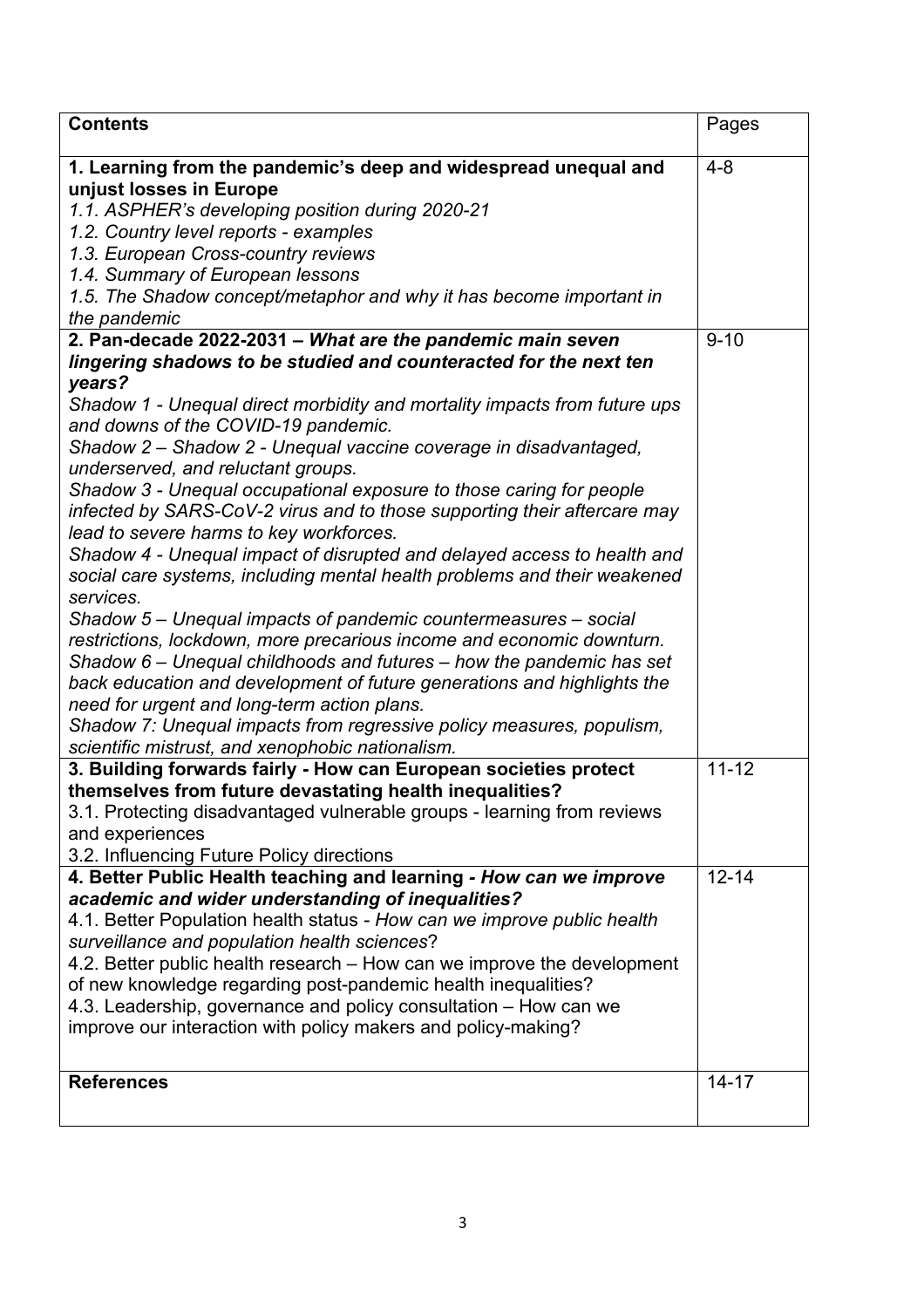# **1. Learning from the pandemic's deep and widespread unequal and unjust losses in Europe**

#### **1.1. ASPHER's developing position during 2020-21**

The COVID-19 pandemic has already led to, and will probably further lead to, a large-scale loss of life, health and well-being for the most disadvantaged vulnerable population groups – on a European scale as well as globally. It is time to draw lessons from past developments necessary to inform public health policies, practice, education and research over the next ten years and possibly beyond.

The Association of Schools of Public Health in the European Region (ASPHER) is a network of schools for public health and has a specific focus on education and research. Member schools are often also engaging in policy consultation and public health advocacy within their countries, while ASPHER is doing so together with other public health networks on the European Regional level. We focus here on reviews and some case studies from those 53 countries, while recognising that there is a need for a global impetus to address the inequalities and legacies from COVID-19 in the next decade and beyond.

This statement follows **ASPHERs first statement on COVID-19 related inequalities** in June 2020, *'COVID-19 – How and why is the pandemic exacerbating and amplifying health inequalities and vulnerabilities in Europe?<sup>1</sup>* Here ASPHER's second statement highlights our continuing concerns about the multiple dimensions of this pandemic's inequalities and the anticipated enduring impacts over at least the next ten years.

In ASPHER's 'Basic Terms' e-booklet on inequalities, we acknowledged key concepts such as the syndemic and underlying determinants of inequality.<sup>2</sup> The e-booklet is part of a 'Basic Terms' series for Schools of Public Health and is currently being updated to include important extra teaching and policy concepts, such as intersectionality and about relational determinants observed during COVID-19.

ASPHER continues to advocate for reducing global inequity of access to vaccines,  $3$  and to promote better ways of supporting hard to reach groups in Europe.<sup>4</sup> Working with our volunteer Young Professionals and others, ASPHER contributed to highlighting vulnerability and inequality during 2020 and 2021. For example, by producing reports on pandemic vulnerabilities for specific groups or settings such as prisons,<sup>5</sup> homeless,<sup>6</sup> and school children.<sup>7</sup>

Necessary interventions such as social distancing and case/contact isolation have protected many millions across Europe from severe illness and deaths. ASPHER acknowledged that attention and further support is also needed for those most vulnerable to wider impacts of such interventions, including their psychological and mental health impacts, as in lockdowns.<sup>8,9</sup> ASPHER recognises that increased violence in household and other settings has been one such major impact area, as with intimate partner violence.<sup>10</sup>

We will continue to teach and to advocate for comprehensive long-term approaches and interventions that recognise the immediate and shorter term interventions, while also highlighting structural and wider determinants of inequalities and vulnerability in pandemics.

We also support other broad conclusions, such as Bambra and colleagues on COVID-19 as a new syndemic. <sup>11</sup> *"Inequalities in COVID-19 infection and mortality rates are therefore arising as a result of a syndemic of COVID-19, inequalities in chronic diseases and the social determinants of health. The prevalence and severity of the COVID-19 pandemic is magnified because of the pre-existing epidemics of chronic disease - which are themselves socially patterned and associated with the social determinants of health."*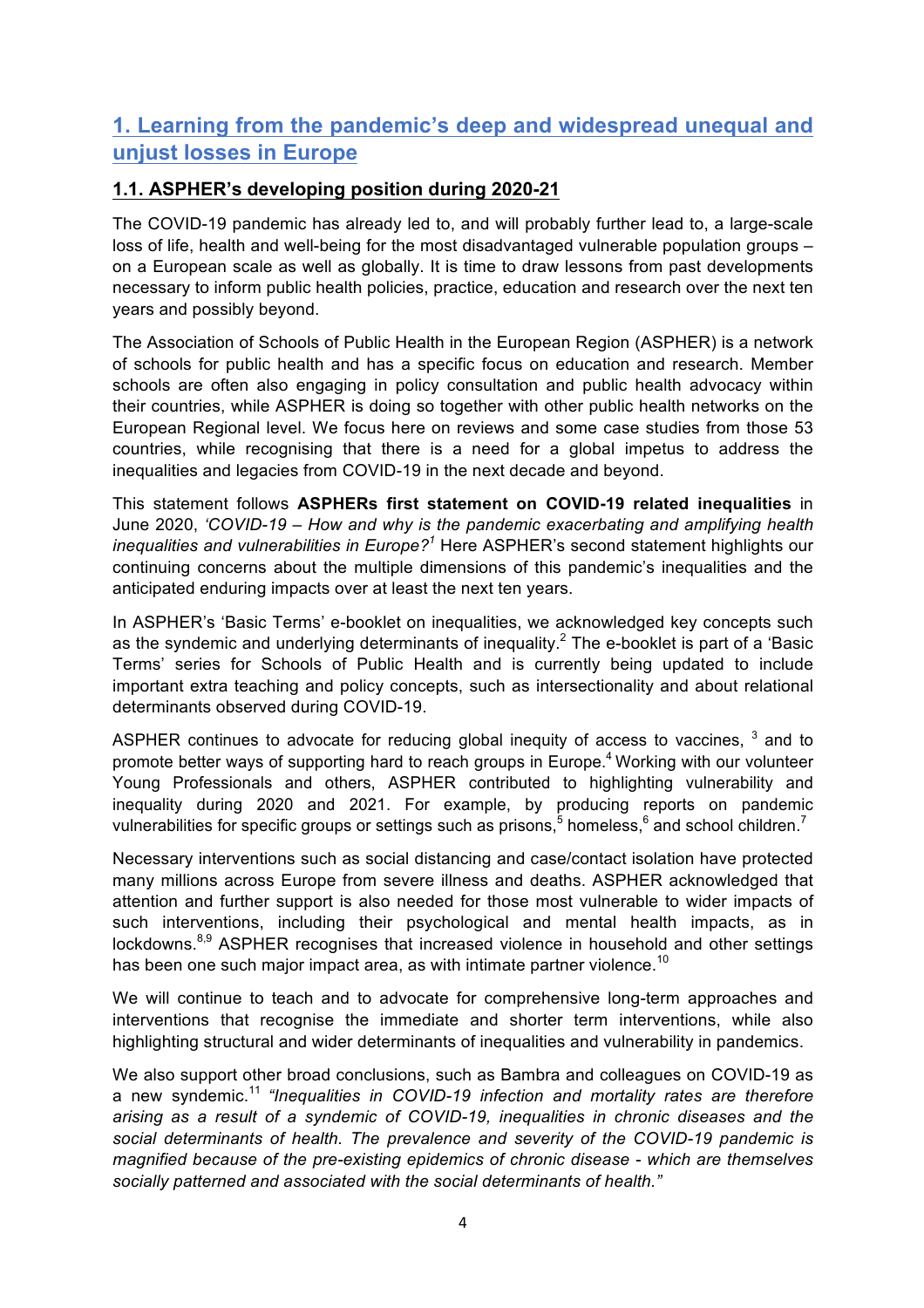It is not only pre-existing chronic disease though. We are concerned about chronic inequity, with many risks for severe disease, along with inequity in access to services or best treatment outcomes, along with wider inequitable social and economic consequences of acute and chronic health conditions for patients, households or family members. The shadow of Long-Covid is covered further below.

Public health often focusses on populations by addressing differences in health risks ("vulnerability"). While population groups differ in their vulnerability, those who are disadvantaged through adverse social determinants of health often miss the resources to cope with their vulnerability. It is the group of the disadvantaged vulnerable suffering most from the pandemic crisis. Very often, they are hit by different overlaying and interacting dimensions of inequalities ("intersectionality"). A recent pre-pandemic European review in 2019 highlighted inequity and vulnerability across the WHO European Region, much of which is amenable to policy changes.<sup>13</sup> We can learn from countries who share their models of multiple factors at play in the pandemic's inequalities.

#### **1.2. Country level reports - examples**

**Spain's** initial overview regarded vulnerability as a three way mix of clinical, epidemiological and social factors.<sup>13</sup> "**Social vulnerability** relates to insecurity and powerlessness *experienced by certain communities and families with regard to their living conditions and their capacity to manage resources and to mobilise coping strategies. On account of their worse baseline health status, they have also a worse prognosis of the disease. The pandemic of COVID-19 and the measures adopted for its control have had an uneven socioeconomic impact on the population, which has led to escalation or generation of new social vulnerability. Furthermore, the COVID-19 health crisis has highlighted the significance of, namely, the circumstances in which people are born, live, work and age, including the health system. These determinants are unevenly distributed among the population, causing social inequities in health."*

Reports from France illustrate concerns about multiple influences in the regions,<sup>14,15</sup> or national levels.<sup>16</sup> The latter whole France overview seeks to explain multi-dimensional and cumulative mechanisms with reference to the influenza pandemic preparation model of Blumenshine et al,<sup>17</sup> that was an adaptation linked to Diderichsen et al concepts of multiple levels of causation,<sup>18</sup> (such has differential exposure, differential vulnerability and consequences, along with multiple policy entry points. Also following this model Whitehead et al commented early in the first wave May 2020. <sup>19</sup> *"Crises such as the pandemic are a stress test of the systems that aim to protect the worst off in society, demonstrating the shortcomings of those systems, revealing the unequal distribution of exposure, vulnerability and consequences. These crises send shock waves through society, exposing existing vulnerabilities leading into cycles of consequences, from the initial deaths from the disease to the economic and social repercussions of control measures. So far, we have only seen the first wave of impacts and the inequalities generated are likely to be amplified through subsequent waves".*

Data from **Vienna, Austria,** highlighted a range of adverse COVID-19-related outcomes by socio-economic position, with those of higher social position and greater household income having less severe outcomes.<sup>20</sup> Public concerns about the first two lockdowns in **Austria** indicated the extra burden on women in households as schools closed and also issues of unpaid care and lost income. $21$  Overall, the negative well-being impacts of the Covid-19 lockdowns were strongest for people with a history of mental health treatment with only 30% of them receiving care during the first lockdown. $^{9}$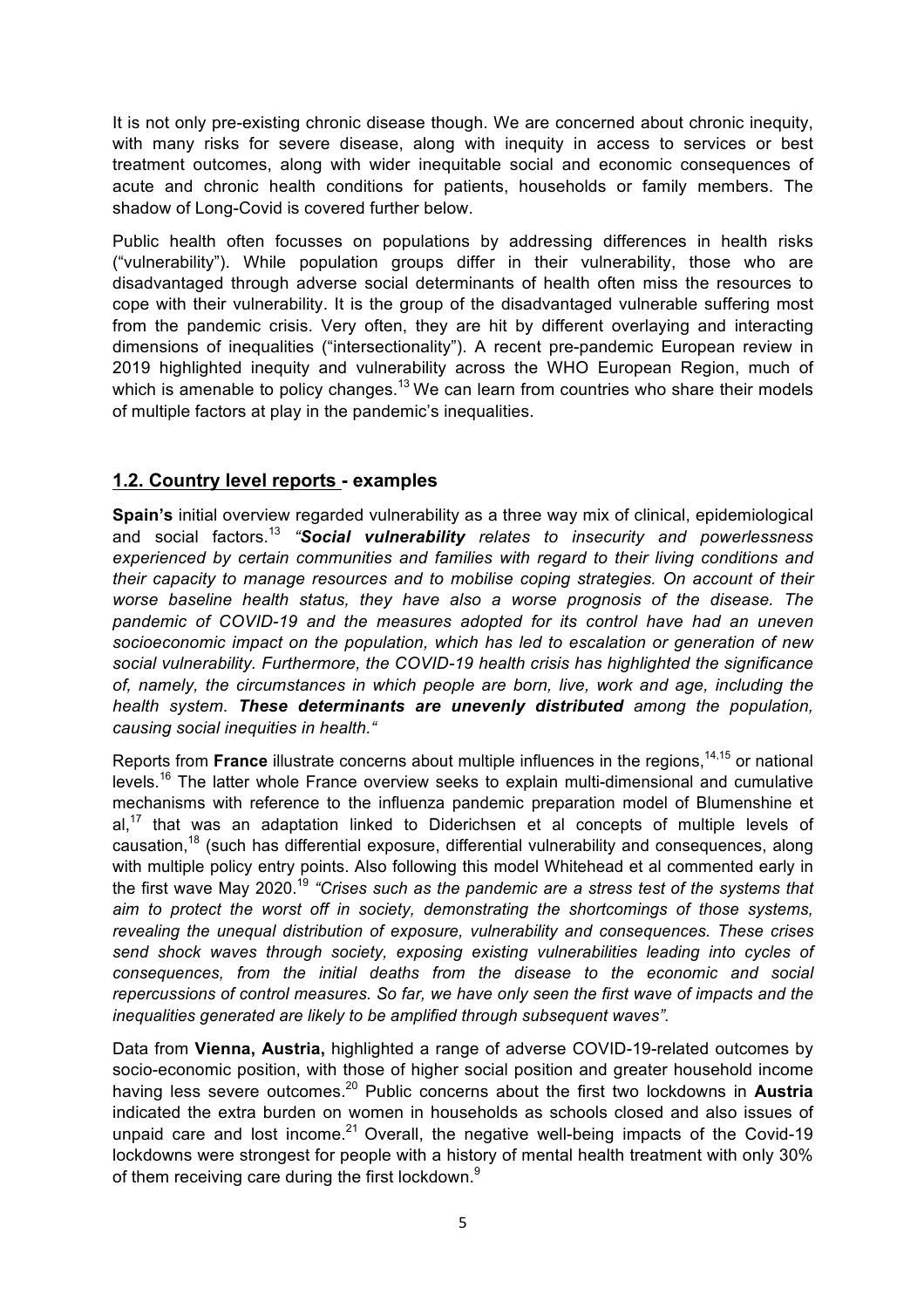In **England** the so-called North-South divide is a dominant theme in the Northern Powerhouse analysis of COVID-19 impacts, leading to calls for 'levelling up' and attention to children in the COVID-19 generation.<sup>22</sup> 'Building back Fairer' was a theme from Marmot review of COVID-19 and the work needed during coming years to address the pandemic impacts, $^{23}$  and to catch up on the lost years of opportunities missed from 2010-2020.<sup>24</sup>

Reports from **Germany**, <sup>25</sup> **Denmark**, <sup>26</sup> and **Norway,** 27,28 indicate some early attention to emerging evidence on inequalities, including on ethnicity and immigrant status, that needed further assessment. Additional insights can come from other data sources, such as digital library use by children in Denmark, with higher use on well off families.<sup>29</sup> probably indicating a form of digital divide there.

#### **1.3. European Cross-country reviews – examples**

**EuroHealthNet's 2020 'deep dive' of seven countries'** COVID-19 experiences allowed some broad themes to emerge, such as impacts on widening inequalities, mental health issues, digital divide and problems across the life course.<sup>30</sup> Recommendations were made to address these problems including improved and wider public health capabilities, improve living conditions and housing, better support for children and overall population skills development and stronger health and social care systems and care of the elderly.

**WHO Europe's COVID-19 health inequity Review**: this review by WHO European Regional Office has highlighted three phases of impact for the multiplicity of unequal adverse outcomes.<sup>31</sup> Some of these would be we long-term as in long-term ill health or unemployment, within potentially slow and variable economic and social recovery periods. Apart from dealing with the acute phases of the pandemic, there is a need identified for action and investment much wider than healthcare, including reaching out more effectively to those most vulnerable.

**Independent Commission (Chair Monti M): Drawing light from the pandemic. A New Strategy for Health and Sustainable Development**. <sup>32</sup> One major call is to "Take action at all levels of societies to heal the divisions exacerbated by the pandemic" including use of better and standardised information systems across Europe and inclusiveness to work with those in precarious and insecure circumstances. Greater representation of women in policy decision-making is also a highlighted priority. Their theme 'Drawing light from the pandemic' is resonant with this ASPHER  $2^{nd}$  inequalities statement's emphasis (below) on identifying and addressing various longer-term shadows from this pandemic.

**European Observatory on Health Systems and Policies: In the wake of the pandemic; Preparing for Long COVID.** <sup>33</sup> Among the long-term challenges are the people with persistent or 'long-covid'. Here are people who are a newly vulnerable group from these long term pandemic infection effects.

While much attention must go to the clinical inputs and local or specialist healthcare and rehabilitation, there are many wider issues for those affected to enable them to regain optimal function and a productive future. This should include attention to employment rights and policies, and ways to support self-care and informal carers. Strong registers and surveillance systems are also needed to evaluate population needs and for services evaluation.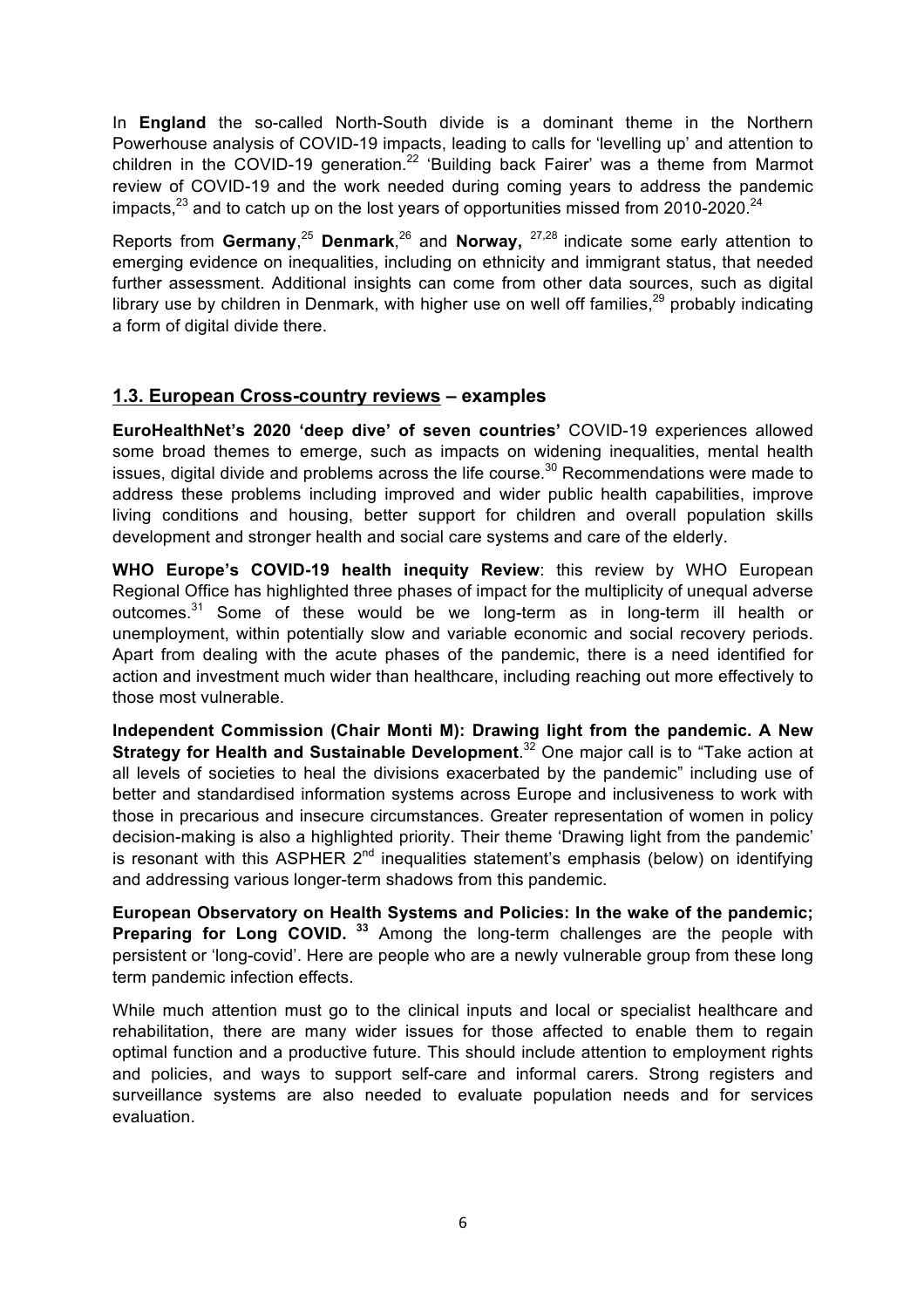#### **1.4. Summary of European lessons**

Drawing lessons from COVID-19 in the European region so far must include learning to develop and implement better measures to prevent the pandemic's new health inequalities across all population groups, but especially also addressing pre-existing inequities for those already suffering from socially determined and configurable inequalities. ASPHER also contends that addressing pandemic inequalities requires strong pre-pandemic action and preparedness, prompt and effective action throughout a pandemic, and later a full set of actions to help address the cumulation of exacerbated conditions and new harms.

However, health inequalities have different impacts according to the countries circumstances. To a certain degree, this can be explained by climatic, geographic and general socioeconomic factors, but largely depends on pre-existing intra-country variations between socioeconomic population groups, allocations of capabilities, health and risk behaviours, together with various kinds of welfare systems and national politics. Especially they relate to welfare state policies and politics around inequalities, and the overall country levels of equity and inclusiveness. This pre-pandemic status should be taken together with how quickly and strongly they mobilised and targeted pandemic interventions to protect the most vulnerable and their societies as a whole, to help us explain a major part of COVID-19 variations. The prior allocation of social determinants of health, as well as related dominating politics, are then translated into their economic, social and health policies for the pandemic and otherwise. These features thereby framed and intensified historical patterns or pathways for pandemic inequalities. Too often the acute phase of the pandemic has unevenly targeted those suffering deprivation and disadvantage, and those already with lower income, lower education, less favourable workplace conditions, poorer housing, and social exclusion or marginalisation.

However any post-pandemic austerity measures could further worsen health inequalities, as in the UK historical example of inequality-increasing impacts of government austerity policies from 2010 onwards, following on the 2008 economic crisis.

Moreover, there has been perhaps insufficient theoretical or political consensus about the definitions and interactions of inequities. It is up to the Public Health community to research and conceptualise inequalities in health status and their underlying or interweaving pathways, while highlighting inequitable access to services, support and resources. It is up to policy makers as well as the public to debate if the main motivations and justifications of intra-pandemic and post-pandemic policies and measures can reduce the health inequalities or inequities. The same holds for the debate about fundamental reasons for social inequalities as a dependent as well as independent variable for health inequalities. Widening such concepts and frameworks should also include impacts of global economic, commercial and trade determinants of health and the overlaps with sustainable development policies.

However, it is the Public Health academics and professionals missions to support and orientate evidence-informed debates and policies. It is part of ASPHER´s mission to back up such policies on the European level and to support the schools of public health to do so within their own countries – including the further development of Public Health core competencies on achieving equity, in line with the WHO "Essential Public Health Core Operations" (EPHOs) in our education and research.<sup>34</sup> We highly value the importance of EPHO4 – "Health Promotion including action to address social determinants and health inequity. There is however a case to integrate tackling social determinants and health equity more explicitly across each of the 10 EPHOs". However we believe that tackling social and wider determinants, including economic and environmental determinants, should be central to all ten EPHOs.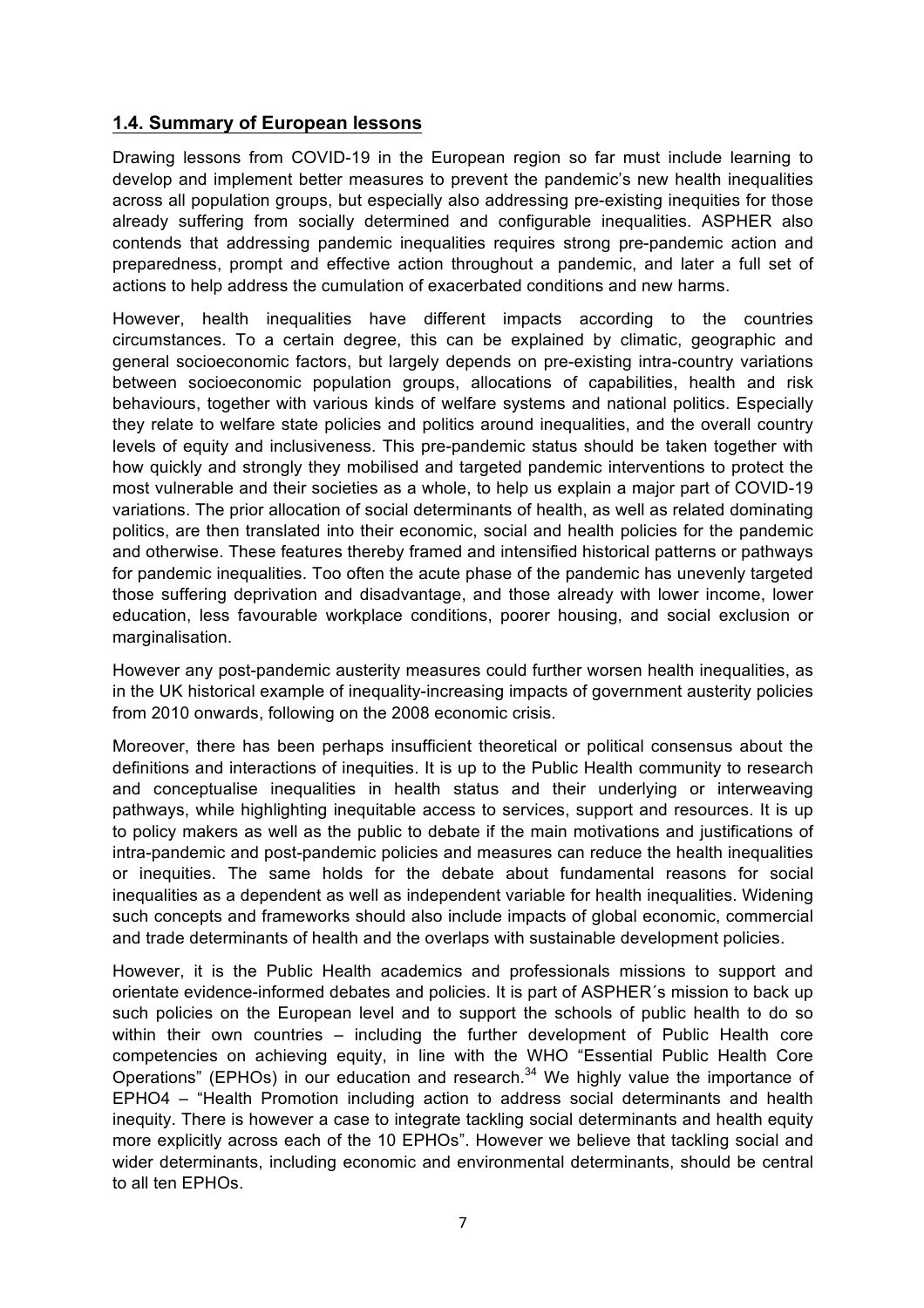#### **1.5. The Shadow concept/metaphor and why it has become important in the pandemic**

While some reports may refer to the 'wake of the pandemic' waves,<sup>33</sup> there has also been relevant attention to several long-term impacts as 'shadow' concepts or metaphors. The challenges inherent within the shadow concept include that some important public health issues and population epidemiology may be missed, ignored, under-researched, marginalised or hidden. The implication is that, for transparency and comprehensive policies and strategies, all dimensions of the pandemic's health impacts should be fairly and evenly explored, reported and responded to in European recovery plans during the coming years. Another implication for the future public health workforce in the years ahead is to be able to take effective action and to advocate for those who are most vulnerable amid shortages of time and resources in their professional life.

A prominent use of the shadow pandemic has been in highlighting violence against women (and girls) on a global level. $35-37$  ASPHER supports all efforts to understand and address intimate partner violence.<sup>10</sup> In the UK the rise of the shadow pandemic of domestic violence has been featured,<sup>38</sup> and broad partnerships are seeking to tackle it together, including an emphasis on minoritized groups and those with protected characteristics, and underlying structural inequalities.<sup>39</sup> Case studies of resultant effective action should be a focus for public health evidence.

Violence or abuse or neglect towards other vulnerable groups can also be seen as a growing pandemic shadow to highlight those whose severe needs, as in elder abuse.<sup>40</sup> or failing those with mental health problems. $41,42$  There are serious concerns also about the pandemics mental health impacts on children.<sup>43</sup>

Since our initial ASPHER inequalities statement in June 2020, we have learned that the pandemic amplifies and exacerbates social and health inequalities in many different ways. Every country has had examples of increasing health inequalities due to the impact of COVID-19. Nevertheless, we already know positive as well as negative examples of action and ways to mitigate these profound inequalities. Collecting and sharing case studies and examples of good practice, as well as of failure, is a further important part of the mission of the ASPHER academic community.

Positive and negative examples must include measures of prevention (such as vaccination, and mask wearing protective measures) and treatment of infection, as well as various indirect impacts of the pandemic and its countermeasures, e.g. dealing with delayed healthcare, lockdown and school closures, that more severely affect the most disadvantaged vulnerable population groups.

The pandemic has many impacts, but we highlight **seven main long shadows** that we expect will last for many years. The period from 2022-2031 should be a decade of reducing pandemic inequalities and pursuing equity by **building forwards fairly**.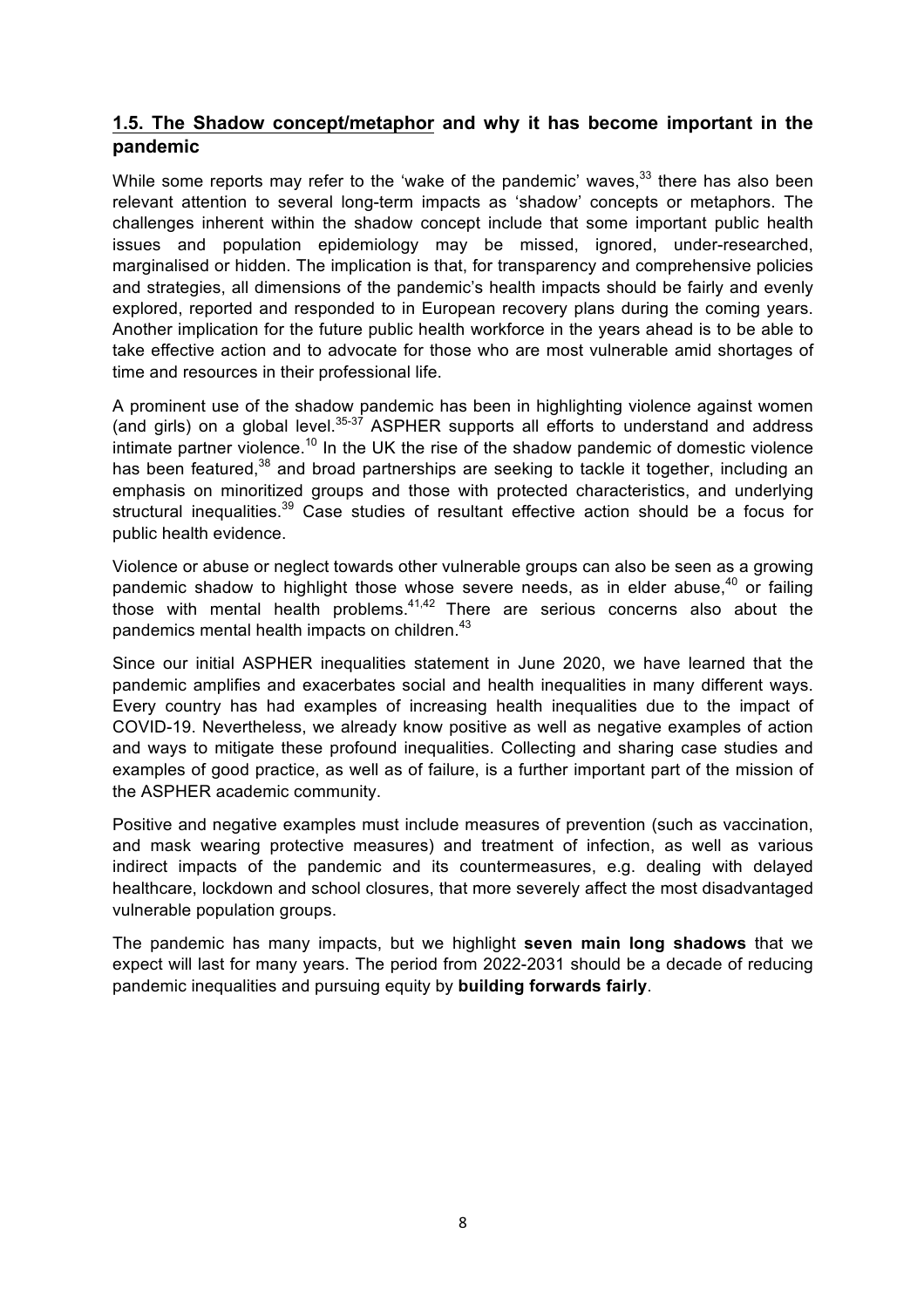# **2. Pan-decade 2022-2031 –** *What are the pandemic main seven lingering shadows to be studied and counteracted for the next ten years?*

The expression "long shadow" is used here to help us address long-term impacts, also in terms of recognising ineffective efforts, where it could be difficult to study the consequences of interventions for policy learning. For example, in the case of hidden traumas, abuse or mental health problems, that historically often went under-recognised.

#### *Shadow 1 - Unequal direct morbidity and mortality impacts from future ups and downs of the COVID-19 pandemic.*

Further waves of COVID-19 may unfold in the next months and years, as with the current Omicron variant impacts. Even if vaccine roll-out has in 2021 been mitigating overall incidence levels and reducing severe COVID-19 morbidity and mortality effects, the negative outcomes of the pandemic are still amplified for disadvantaged groups.

# *Shadow 2 - Unequal vaccine coverage in disadvantaged, underserved, and reluctant groups*.

Vaccine coverage and rollout to vulnerable groups should be studied in detail.<sup>44</sup> unequal rollout and uneven vaccination coverage in Europe is delaying control of each wave. Initial lower uptake was linked to less included or less trusting population groups, adding to existing inequalities. For example, ASPHER has expressed concerns about marginalised populations in Palestine who were denied early and equitable access to vaccines,  $45$  as well the potential widening of social divides by pandemic interventions such as vaccine passports.<sup>46</sup>

# Shadow 3 - *Unequal occupational exposure to those caring for people infected by SARS-CoV-2 virus and to those supporting their aftercare may lead to severe harms to key workforces.*

Such vulnerable workforces include not only health services and social care workers, including low status caring workforces, but also those carers self-employed or with precarious incomes.

Especially for these groups, there were higher COVID-19 risks of infection. There were also later consequences for care workers themselves, including caring informally for affected, colleagues and clients, that have had the potential to intensify occupational distress, burnout and post-traumatic stress disorder (PTSD).

# *Shadow 4 - Unequal impact of disrupted and delayed access to health and social care systems, including mental health problems and their weakened services.*

Lockdowns disrupted mental health care and reduced direct interactions with those services in many countries.<sup>8,9</sup> The volume of new problems was also exacerbated putting additional strain on already weak support systems. Well-funded and extensive mental health promotion and care planning for the next decade is essential. For example, a variety of pandemicrelated and historic challenges has been summarised in the Northern Ireland 10 Year Plan (2021-2031) that seeks to be comprehensive across the whole life course and across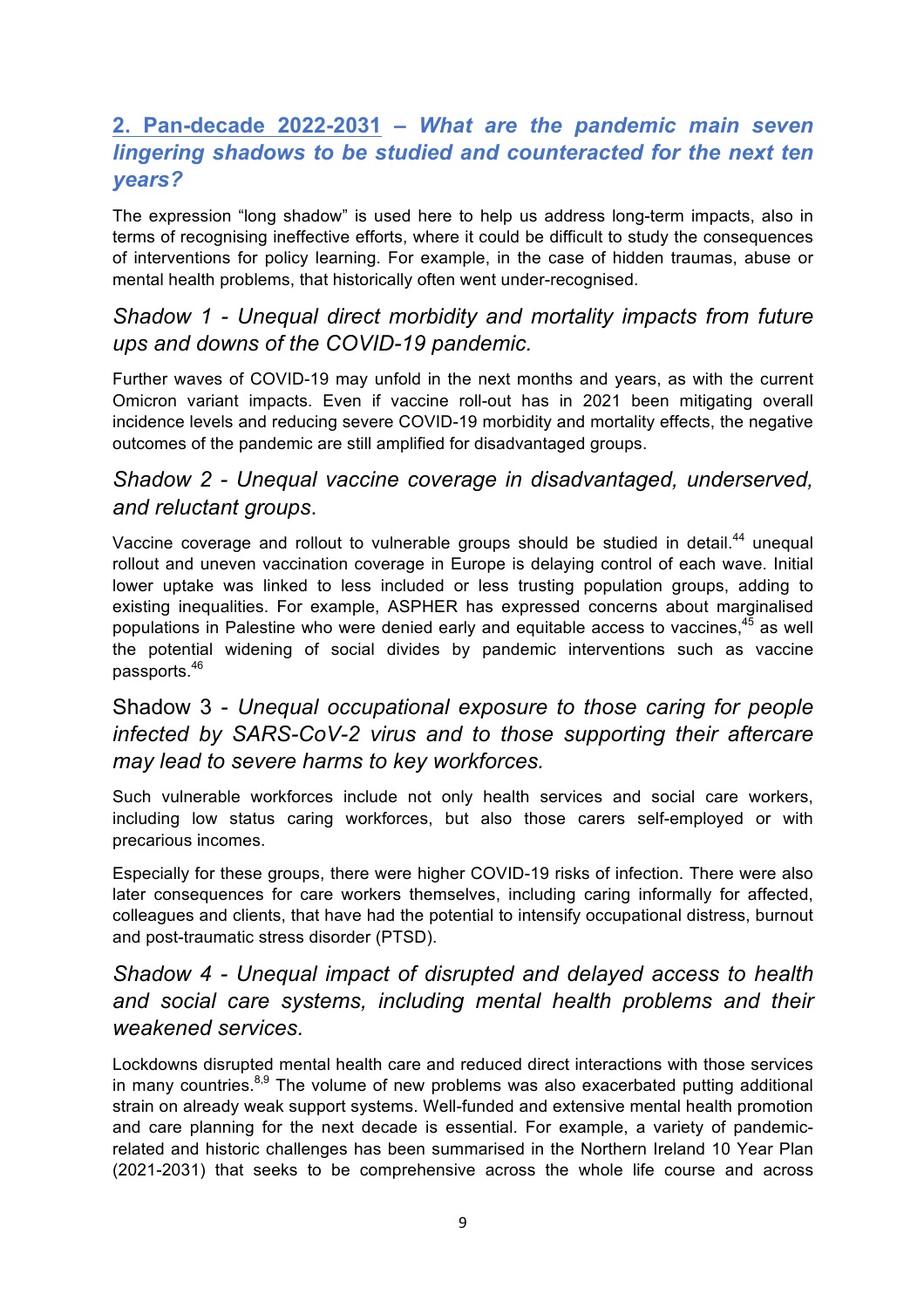systems.<sup>47</sup> "*There are a number of COVID-19 specific factors which will likely have an impact upon the mental wellbeing of our population during this pandemic. These include: social distancing and isolation, bereavement, unemployment, financial hardship, inability to access services, stress*.*"*

#### *Shadow 5 – Unequal impacts of pandemic countermeasures – social restrictions, lockdown, more precarious income and economic downturn.*

In some countries, various groups of self-employed lost income and had troubles to safeguard their future economic existence. Also in some countries, large population groups were, at least for a certain timespan, supported by the welfare state. However, in the light of pre-existing social determinants of health, those already most disadvantaged were often hit hardest (e.g. in precarious employment, in high household population density and/or with poor general living conditions). For the complete picture in each country, gender dimensions, the heterogeneous situation of different disadvantaged vulnerable groups, and patterns of intersectionality, all will need to be taken into account.

# *Shadow 6 – Unequal childhoods and futures – how the pandemic has set back education and development of future generations and highlights the need for urgent and long-term action plans.*

For many children the pandemic had effects on their psychosocial well-being and their education as well as socialisation.

School closure and absences due to quarantine as well as long-term health effects affected educational results, while long-term educational gaps resulting in socioeconomic positions with higher health burdens threaten to extend social and health inequalities in future.

Absence from school, for various reasons, might have had positive effects for the vulnerable, but it had also negative effects, which had often more impact on the disadvantaged. Households differ in their capabilities and resources to back up educational activities at home.

Restricted space in households and stress translating in conflicts at home sometimes lead to (undetected) violence.

The Northern Ireland model of right-based approach to child mental health could be considered, not just for addressing their territory's historic legacy from factional violence, but also the pandemic impact and other contemporary challenges of child exploitation and abuse. $48$ 

# *Shadow 7: Unequal impacts from regressive policy measures, populism, scientific mistrust, and xenophobic nationalism.*

Pandemic policy measures included the centralization of political power, strengthening of the executive (in federal states sometimes on the national level), restrictions of fundamental economic and social rights and critical data transparency/protection policies. At the same time, uncertainty and the need to act under uncertainty was paralleled by unjustified scientific criticism and populism, threatening evidence-informed policies and trust in democratic institutions and public health scientists, advisers and practitioners. We are concerned that poorly developed policies will increase health inequalities in some countries.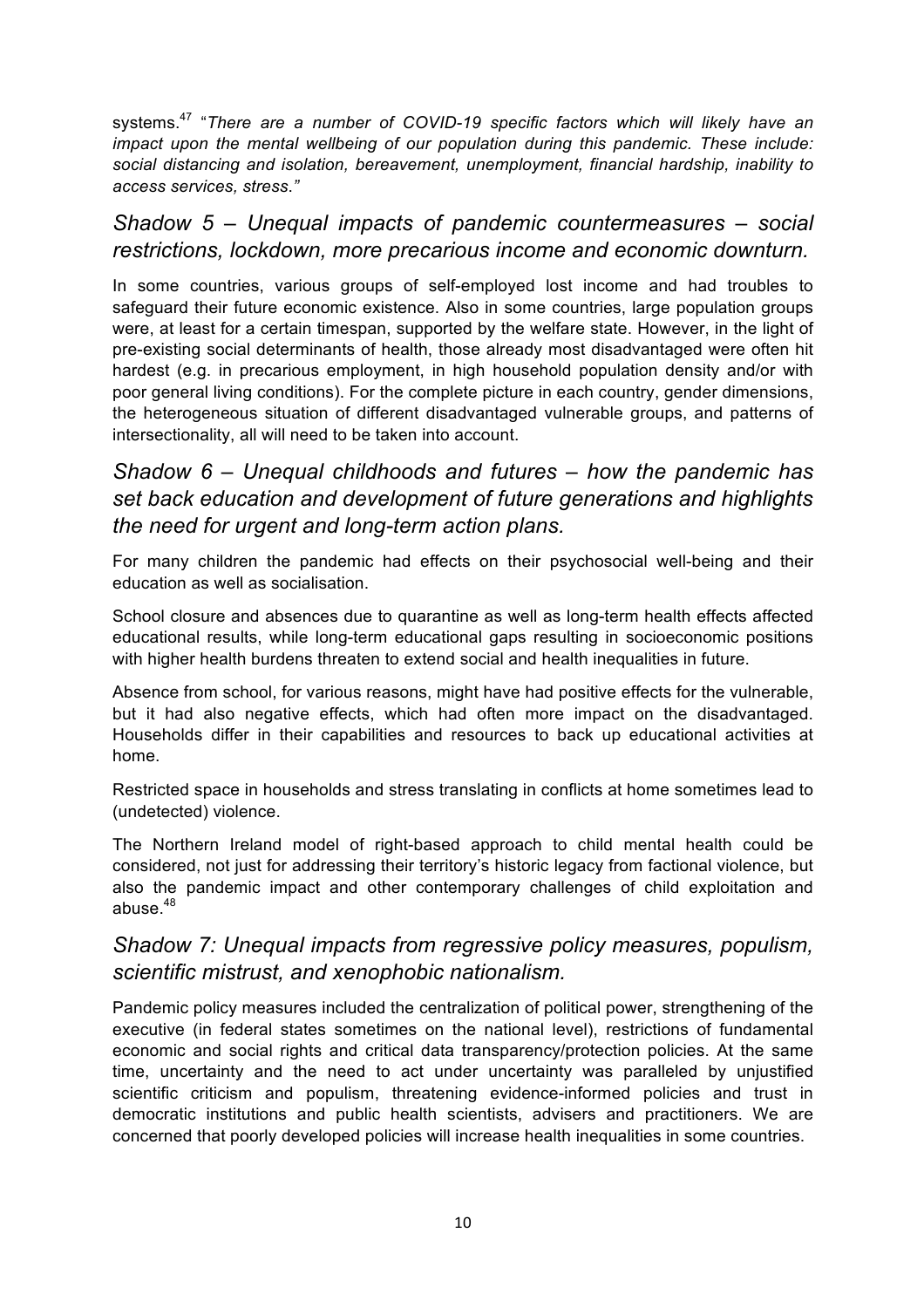# **3. Building forwards fairly** *- How can European societies protect themselves from future devastating health inequalities?*

ASPHER, as a public health academic learning, teaching and research community, cooperating with other networks, encourages each member school of public health to share knowledge and practice in addressing health inequalities. This implies that they address entrenched and complex policy areas.

WHO Europe has set out two broad aims that ASPHER supports:

- "targeted measures to prioritize those readily identifiable as being most vulnerable to the effects of COVID-19 and its containment measures; and
- universal measures to ensure that no one who is vulnerable is left behind and to address the increased needs of the population as a whole resulting from COVID-19 and its containment measures".

ASPHER specifies perspectives and detailed recommendations and aspirations in the sections below – with a focus on learning from good practice or innovative models.

#### **3.1. Protecting disadvantaged vulnerable groups – learning from reviews and experiences**

Disadvantaged vulnerable groups are many and heterogeneous. Missing economic, cultural or social capital goes hand in hand with restricted capabilities – either to stay healthy or to deal with acute or chronic health restrictions. Transgenerational structures impact life course opportunities and challenges. These groups often suffer from multidimensional inequalities and inequities ("intersectionality"). Often they are placed in high-risk environments while they have little choice in their places of domicile (e.g. migrant detention centres and displaced populations' in formal/informal encampments, prisoners, mental health wards or homes for the poorer elderly). Some disadvantaged vulnerable groups suffer from absolute poverty (e.g. homelessness and need basic material support). Others suffer from relative material of immaterial poverty and need different kinds of support to develop their capabilities. In case their capabilities are restricted (e.g. prisoners or people with massive mental restrictions), responsibilities and standards of good practice must be maintained.

For all of such groups the common overarching goal is to enable responsible action to prevent COVID-19 infections and to mitigate negative side effects of anti-Covid-19 protective measures. Any kind of stigmatising or blaming disadvantaged or vulnerable people should be avoided

#### **3.2. Influencing Future Policy directions**

ASPHER will continue to emphasise the wider determinants of health inequalities and promote evidence-informed equitable policies. This will include supporting policies to minimise harmful social gradients and social exclusion.

For both protecting disadvantaged vulnerable groups and broad policy directions the underlying themes include the respective development and application of Essential Public Health Operations and Public Health Core Competences. The Public Health workforce must be able to learn from policies and to accompany policy transfer from abroad and to develop internal governance structures as well as leadership skills to support policy makers in making politics and developing policies. The aim is widest possible recognition of inequalities through better health information systems (public health reporting systems including monitoring and surveillance) as well as investigation and research. The provision of data and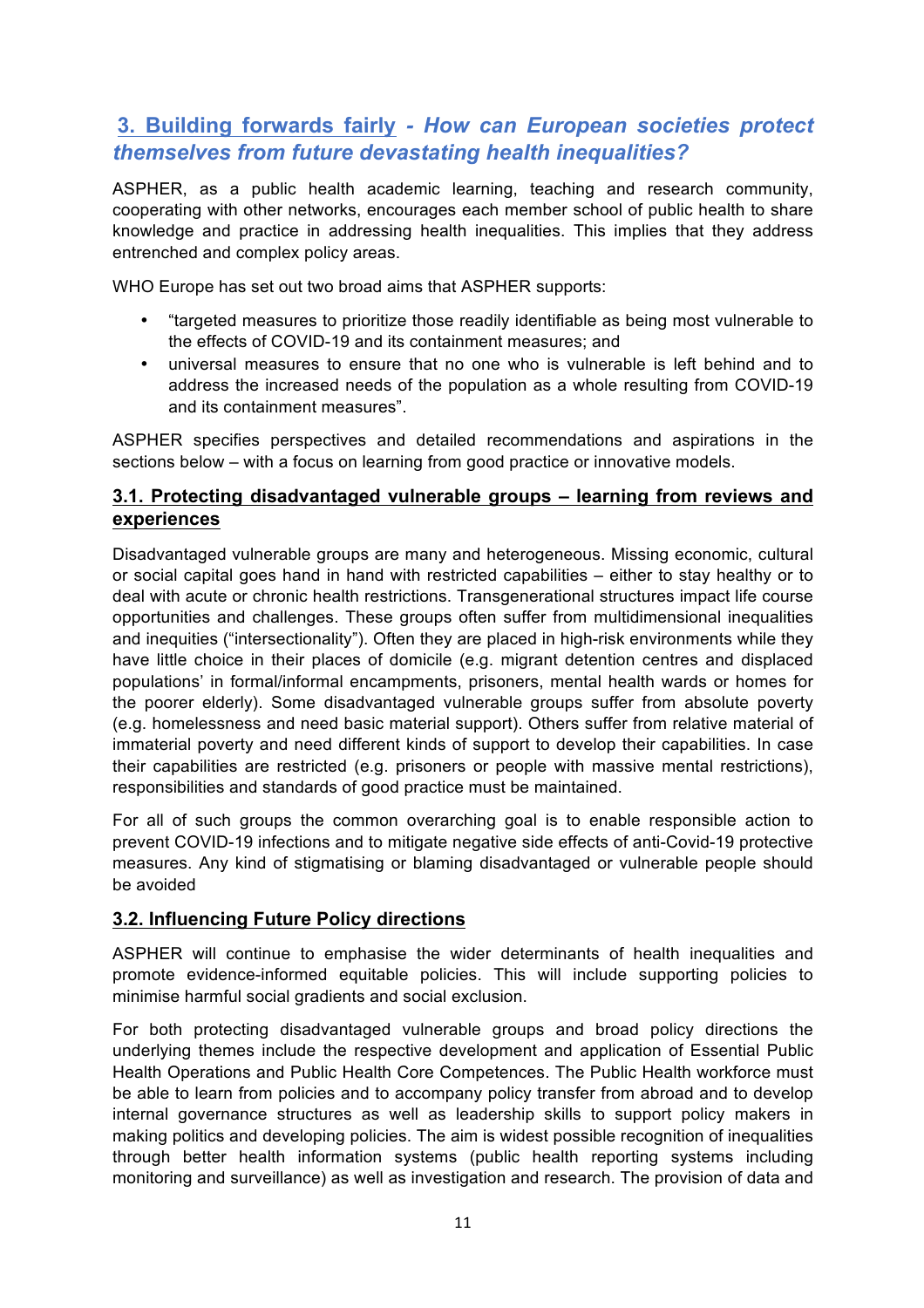information must transform in professional knowledge and understanding, which enhances knowledge and understanding of policy makers, supporting policy learning and policy transfer. The lack of transparency and coordination of vulnerability data across Europe has been evident in some of ASPHER's reviews. There is scope, for instance, for public health and governmental agencies to work closely together to highlight good practices and deficiencies. A variety of organisations work with prisons and prisoners and examples of prisoner education and empowerment within the Red Cross initiatives, highlighted in ASPHER's prisons review.<sup>5</sup> The cross-Europe advocacy and intelligence gathering role of FEANTSA for instance was recognised in our review of homelessness approaches during the pandemic. $6<sup>6</sup>$ 

Activities within countries must include local, regional and national levels and should be able to draw from international databases, reporting systems and experiences. European institutions and networks must add the inequity lens to their information and reporting schemes.

ASPHER will support a reinvigoration of all efforts to build comprehensive approaches to Health in All Policies (HiAP) as part of pandemic recovery. This should include evaluative benchmarking information systems, while adopting milestones for demonstrating progress, for example as in Finland review of 2018.<sup>49</sup>

All countries will need to systematically review their evidence from the pandemic, including on inequalities issues. There is much needed debate around further developing concepts and practices for evidence-informed, evidence-based, and evidence-led public policies, such as proposed by Belfiore<sup>50,</sup> and Smith <sup>51</sup>. ASPHER should support all public health systems in updating their policy formulation models. Tools such as Integrated Impact Assessment, for example used in Wales,<sup>52</sup> may be helpful.

In summary, the public health community, including ASPHER, should contribute with:

- a) enhancing capacity development, including the development of leadership and governance in administering Public Health services;
- b) developing and employing our tools, structures and institutions, including HiAP, to support evidence-informed policy making (e.g. in the fields of public health reporting tools including monitoring and surveillance as well as research studies);
- c) reinforcing each country's public health workforces and training programmes; and
- d) strengthening European cooperation within and beyond the EU.

This must also be reflected in our Public Health academic education and research into public health policy formulation.

# **4. Better Public Health teaching and learning** *- How can we improve academic and wider understanding of inequalities?*

Public health across Europe within ASPHER and wider partnerships have shared expertise and resources to gain better understanding of good practice and innovation.

Working with our ASPHER Younger Professionals during the pandemic helps build public health workforce capacity and resilience for the future.

Academic Public health in Europe has shifted forwards during the pandemic. Students may in future be taught more with greater shared direction, pooled resources and improved digital technologies.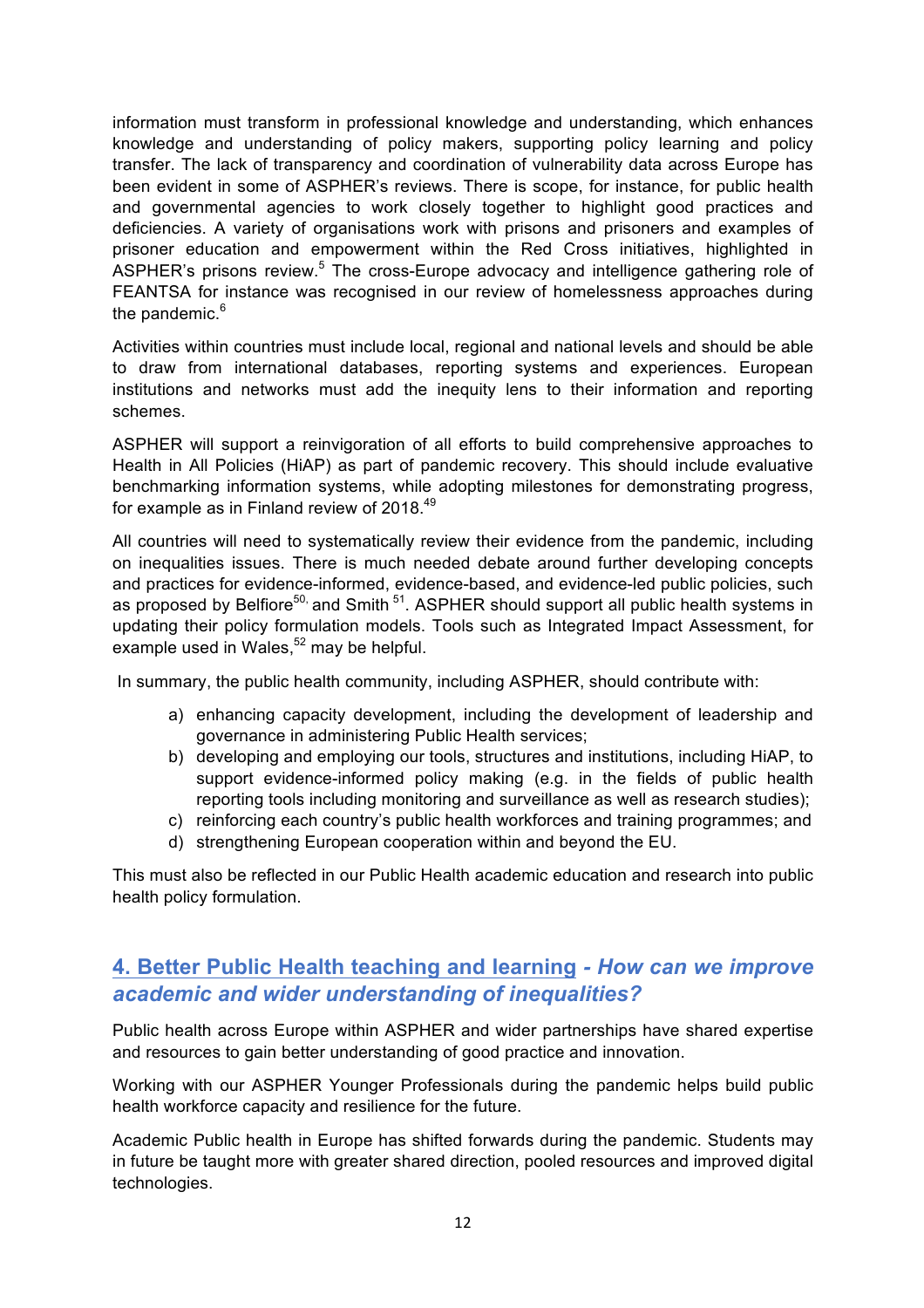The pandemic has taught us more about studying workplaces and healthy workforces of all types; with populations needing better access to occupational health services, workplace support, along with secure and minimum income for healthy living. Post-pandemic, there is a need to find and develop interventions, data-sharing and understanding all workplaces, including universities, as potential pathways to prevention of infection.

Academic Public health has contributed to greater health literacy and wider community engagement on public health topics during the pandemic with improved cross-Europe data sharing and improved links with filed public health professionals.

#### **4.1. Better Population health status** *- How can we improve public health surveillance and population health sciences***?**

ASPHER has collated and shared information on surveillance systems and weekly produces its own Europe-wide bulletin. This highlights the disparities between the 53 European region countries in terms of incidence rates, hospitalisation levels, mortality rates and population vaccine coverage. There is now a wide range of pandemic related reports on the ASPHER website in addition to the many non-pandemic resources.<sup>53</sup>

#### **4.2. Better public health research – How can we improve the development of new knowledge regarding post-pandemic health inequalities?**

ASPHER is concerned about the depth and extent of post-pandemic inequalities and the magnitude of the ensuant investigations that need to be done. A new consensus is needed about coordinated efforts with suitable models and methodologies.

ASPHER continues to support coordinated review projects linked to the European Observatory on Health Systems and Policy.

ASPHER remains concerned about hidden and enduring impacts that could be overlooked while governments hope to seek a quick return towards 'normality'. This includes our deep concern about COVID-19 infection causing some long-term medical conditions including long-COVID. Many types of follow up studies that are needed including social sciences and psychology to understand pathways to ill-health, to estimate scale of pandemic impacts and to evaluate intervention programmes.

'Longitudinal COVID' is the epidemiological approach to ensuring that all long-term population health impacts are studied over the next ten years or more. ASPHER will continue to seek support for well-funded research programmes of cohort studies and whole population studies in the period 2022-32.

ASPHER will also advocate for greater international collaboration in studying long -term pandemic impacts and their inequalities on a global scale. This will involve discussing with our networks and collaborations with other Associations of Schools of Public Health from other continents. Pre-pandemic health inequalities, vulnerabilities and inequities can be found in all regions of the world, for instance in South Africa and Southern Africa.<sup>54,55</sup> The pandemic has highlighted the global social disparities and inequities with respect to income, and accessibilities to basic healthcare; people who earn less, are less educated, and particularly belong to ethnic minorities, that are disproportionately affected by higher rates of morbidity and mortality from severe COVID-19 infection, including their lack of facilities in accessing necessary healthcare.<sup>56,57</sup> We support the recent call for improved pandemic preparedness for inequities, learning from the COVID-19 pandemic, "*The exposure of social and health inequities calls for the inclusion of health inequity considerations into pandemic preparedness and response plans, both for the potential next COVID-19 waves and for future pandemics and other emergencies".<sup>58</sup>*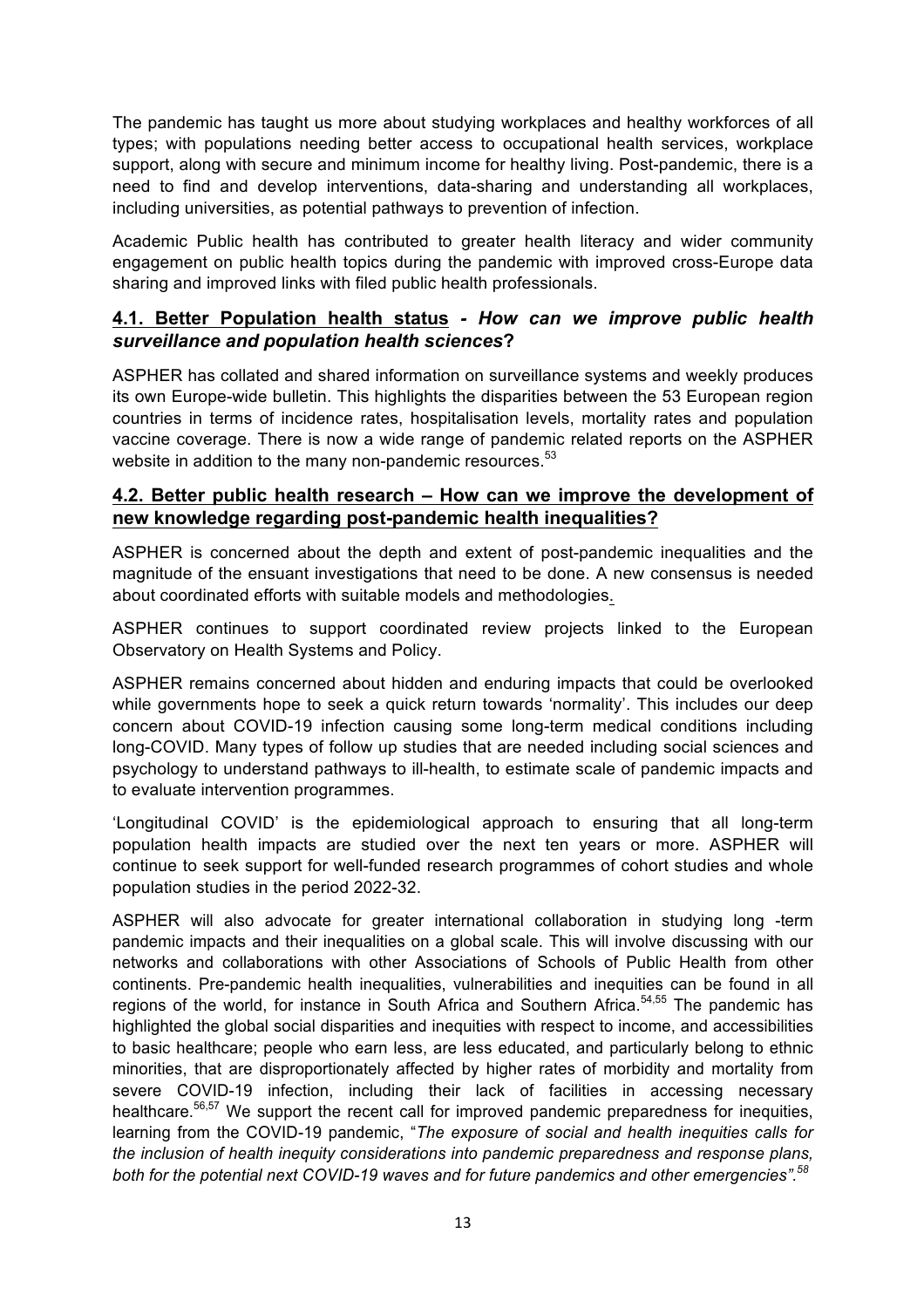#### **4.3. Leadership, governance and policy consultation – How can we improve our interaction with policy makers and policy-making?**

In modern society, legitimacy of political decisions should be rooted in the application of best available knowledge as well as in democratic principles. Robust data, clear and scientifically sound information, new knowledge, better understanding and enhanced professional expertise is necessary for future policy learning, policy transfer and policy consultancy.

Effective communication and productive interfaces are challenges between public health scientists and professionals on the one hand and with policy makers on the other hand. These mechanisms differ between countries and ASPHER has supported a recent European review of various national public health advisory machineries (via EHESP colleagues in France – to be published). We also advocate for greater professional awareness and building resilience against personal attacks, including internet and media based aggression (ASPHER – 'Don't Shoot the Pianist' statement to be published).

Understanding the policy process as well as policy changes and politics is part of academic and professional expertise. ASPHER supports academic and networks with other public health communities within European countries. It leads in developing some key functions in a European and worldwide context. That will include the integration of enhanced materials on inequalities and equity in our future core competencies and curricula reports.

# **References**

- 1. First Statement of the ASPHER COVID-19 Task Group on Health Inequalities and Vulnerable Populations COVID-19 – *How and why is the pandemic exacerbating and amplifying health inequalities and vulnerabilities in Europe?* https://www.aspher.org/download/428/asphercovid-19-task-force-first-statement-on-health-inequalities-and-vulnerable-populations.pdf
- 2. ASPHER. *Basic Terms Booklet: What is Inequality? Basic Health Inequality Concepts for Understanding the COVID-19 Pandemic*. https://www.aspher.org/download/515/what\_is\_inequality.pdf
- 3. Middleton J, Wong BLH, Green MS, Reid J, Martin-Moreno JM*. We need an equitable and coordinated global approach to covid-19 vaccination.* BMJ Blogs https://blogs.bmj.com/bmj/2021/01/28/we-need-an-equitable-and-coordinated-globalapproach-to-covid-19-vaccination/
- 4. Siepmann I, Fisher S, Wong BLH, Martin-Moreno JM. *What strategies are countries using to get COVID-19 vaccines to people in hard-to -reach groups? A cross country analysis.*  EOHSP*. (*May) 2021. https://analysis.covid19healthsystem.org/index.php/2021/05/04/howhave-additional-government-measures-differed-in-response-to-the-recent-emergence-ofvariants-of-concern-2/
- 5. Fisher S, Siepmann S, De Labry AO, Thapa S , Reid J. *Prisons and COVID-19 policies: the need for collaborative and participatory health interventions (December 2020)* ASPHER. https://www.aspher.org/download/629/aspher-prisons-report\_december2020-version.pdf
- 6. Udechukwu T, Harnett L, Mabhala AM, Reid J*. COVID-19 and People Experiencing Homelessness: Reported Measures Implemented in the European Region during the Pandemic: An initial review and discussion paper.* ASPHER (April) 2021. https://www.aspher.org/download/771/aspher\_report-homelessness\_pandemic\_measures.pdf
- 7. Deguen S, Reid J, Sawaya M, Middleton J. *First Statement of ASPHER on COVID-19 and its Impacts on Children During and After the Pandemic*. ASPHER, EHESP. (July) 2020. https://www.aspher.org/download/453/final-aspher-statement-on-covid-19-children.pdf
- 8. Prajapati N, Łaszewska A, Franco D, et al. *What are the COVID-19 Lockdown-induced illnesses and why should European public health systems be investigating their epidemiology,*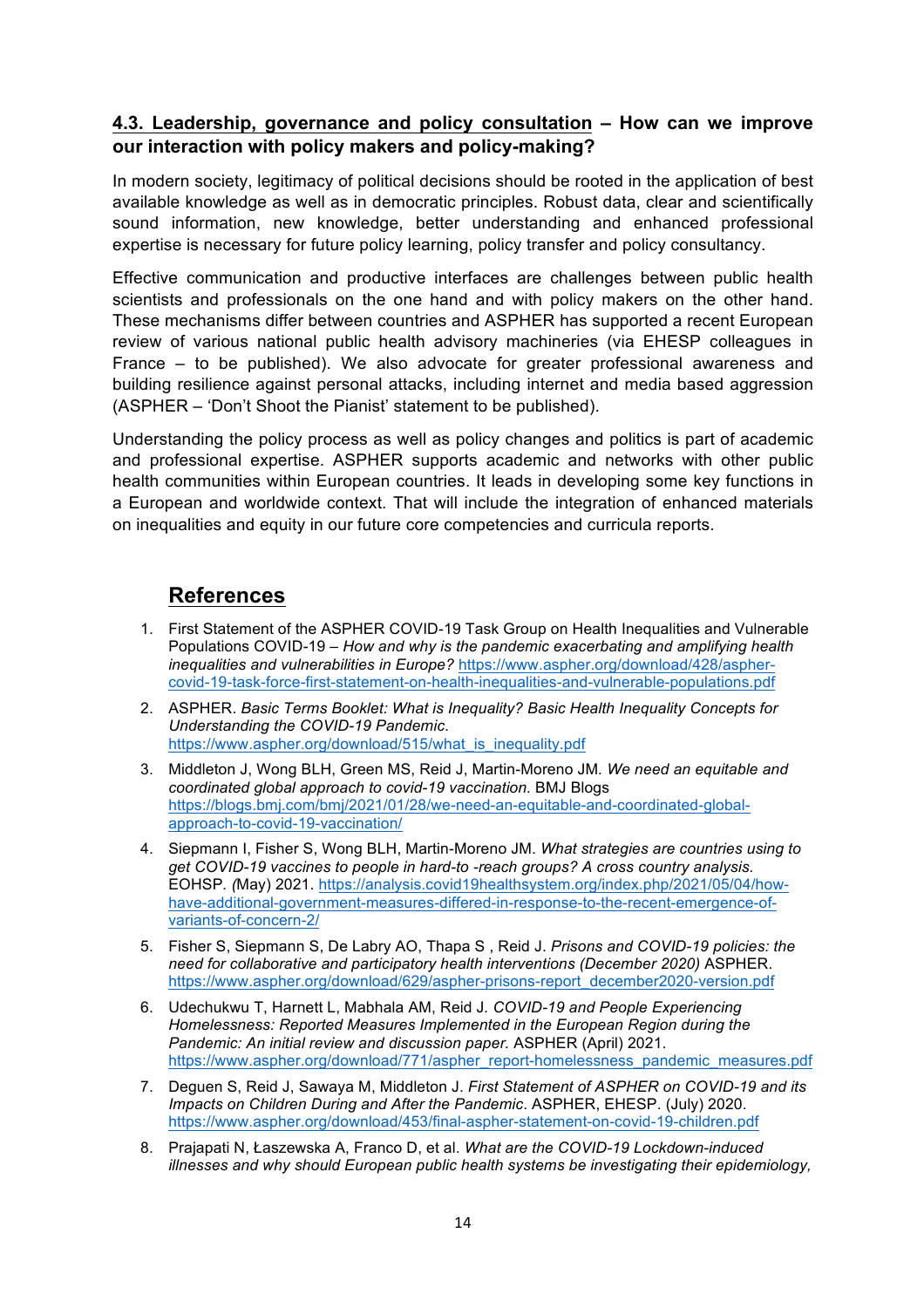*treatment, and prevention?* ASPHER 2020. https://www.aspher.org/download/531/aspherlockdown-induced-illnesses.pdf

- 9. Simon J, Helter T, White R, van der Boor C, Laszewska A. *Impacts of the Covid-19 lockdown and relevant vulnerabilities on capability well-being, mental health and social support: An Austrian survey study*. *BMC Public Health.* 2021;21:314. DOI: 10.1186/s12889-021-10351-5
- 10. Wijk D, Beltrán L, Nouri E, Mason-Jones A. *The impact of COVID-19 on intimate partner violence in Europe*. ASPHER (October) 2021. https://www.aspher.org/download/981/impact\_of\_covid-19\_on\_ipv\_in\_europe.pdf
- 11. Bambra C, Riordan R, Ford J*, et al. The COVID-19 pandemic and health inequalities*. *J*  Epidemiol Community Health 2020;74**:**964-968. https://jech.bmj.com/content/74/11/964
- 12. WHO. *Healthy, prosperous lives for all: the European Health Equity Status Report.*  Copenhagen: WHO Regional Office for Europe; 2019. https://www.euro.who.int/en/healthtopics/health-determinants/social-determinants/publications/2019/healthy,-prosperous-livesfor-all-the-european-health-equity-status-report.-executive-summary-2019
- 13. *Health Equity and COVID-19: Analysis and proposals to tackle epidemiological vulnerability related to social inequities*. Ministerio de Sanidad. (October) 2020.
- 14. Ginsburgh, V., Magerman, G. & Natali, I. *COVID-19 and the role of inequality in French regional departments.* Eur J Health Econ 22, 311–327 (2021). https://doi.org/10.1007/s10198- 020-01254-0
- 15. Deguen S, Kihal-Talantikite W. *Geographical Pattern of COVID-19-Related Outcomes over the Pandemic Period in France: A Nationwide Socio-Environmental Study*. Int J Environ Res Public Health. 2021 13;18(4):1824. https://doi.org/10.3390/ijerph18041824
- 16. Dubost CL, Pollak C, Rey S (Eds). *Les inégalités sociales face à l'épidémie de Covid-19 État des lieux et perspectives*. 2020. DREES. https://drees.solidaritessante.gouv.fr/sites/default/files/2020-10/DD62.pdf
- 17. Blumenshine P, Reingold AL, Egerter S, Mockenhaupt R, Braveman P, Marks J. *Pandemic Influenza Planning in the United States from a Health Disparities Perspective*. Emerg Infect Dis. 2008;14(5):709-715. https://doi.org/10.3201/eid1405.071301
- 18. Diderichsen F, Evans T, Whitehead M. *The social basis of disparities in health*. In: Evans T, Whitehead M, Diderichsen F, Bhuiya A, Wirth M, editors. *Challenging inequities in health: from ethics to action.* New York: Oxford University Press; 2001. p. 13–23.
- 19. Whitehead M, Barr B, Taylor-Robinson D. *Covid-19: We are not "all in it together"—less privileged in society are suffering the brunt of the damage* BMJ Opinion. https://blogs.bmj.com/bmj/2020/05/22/covid-19-we-are-not-all-in-it-together-less-privileged-insociety-are-suffering-the-brunt-of-the-damage/
- 20. Oberndorfer M, Dorner TE, Brunnmayr M, Berger K, Dugandzic B, Bach M. *Health*‐*related and socio*‐*economic burden of the COVID*‐*19 pandemic in Vienna*. Health Soc Care Community. 2021;00:1–12. DOI link: https://doi.org/10.1111/HSC.13485
- 21. Łaszewska A, Helter T, Simon, J. *Perceptions of Covid-19 lockdowns and related public health measures in Austria: a longitudinal online survey*. *BMC Public Health* **21,** 1502 (2021). https://doi.org/10.1186/s12889-021-11476-3
- 22. Bambra C, Munford L, Alexiou A, et al. *COVID-19 and the Northern Powerhouse*, Northern Health Science Alliance, Newcastle 2020. https://www.thenhsa.co.uk/app/uploads/2020/11/NP-COVID-REPORT-101120-.pdf
- 23. Marmot M, Allen J, Goldblatt P, Herd E, Morrison J. *Build Back Fairer: The COVID-19 Marmot Review. The Pandemic, Socioeconomic and Health Inequalities in England*. London: Institute of Health Equity. https://www.instituteofhealthequity.org/about-our-work/latest-updates-fromthe-institute/build-back-fairer
- 24. Marmot M, Allen J, Boyce T, Goldblatt P, Morrison J. *Health Equity in England: The Marmot Review 10 Years On*. London: 2020. Available from: http://www.instituteofhealthequity.org/resources-reports/marmot-review-10-years-on.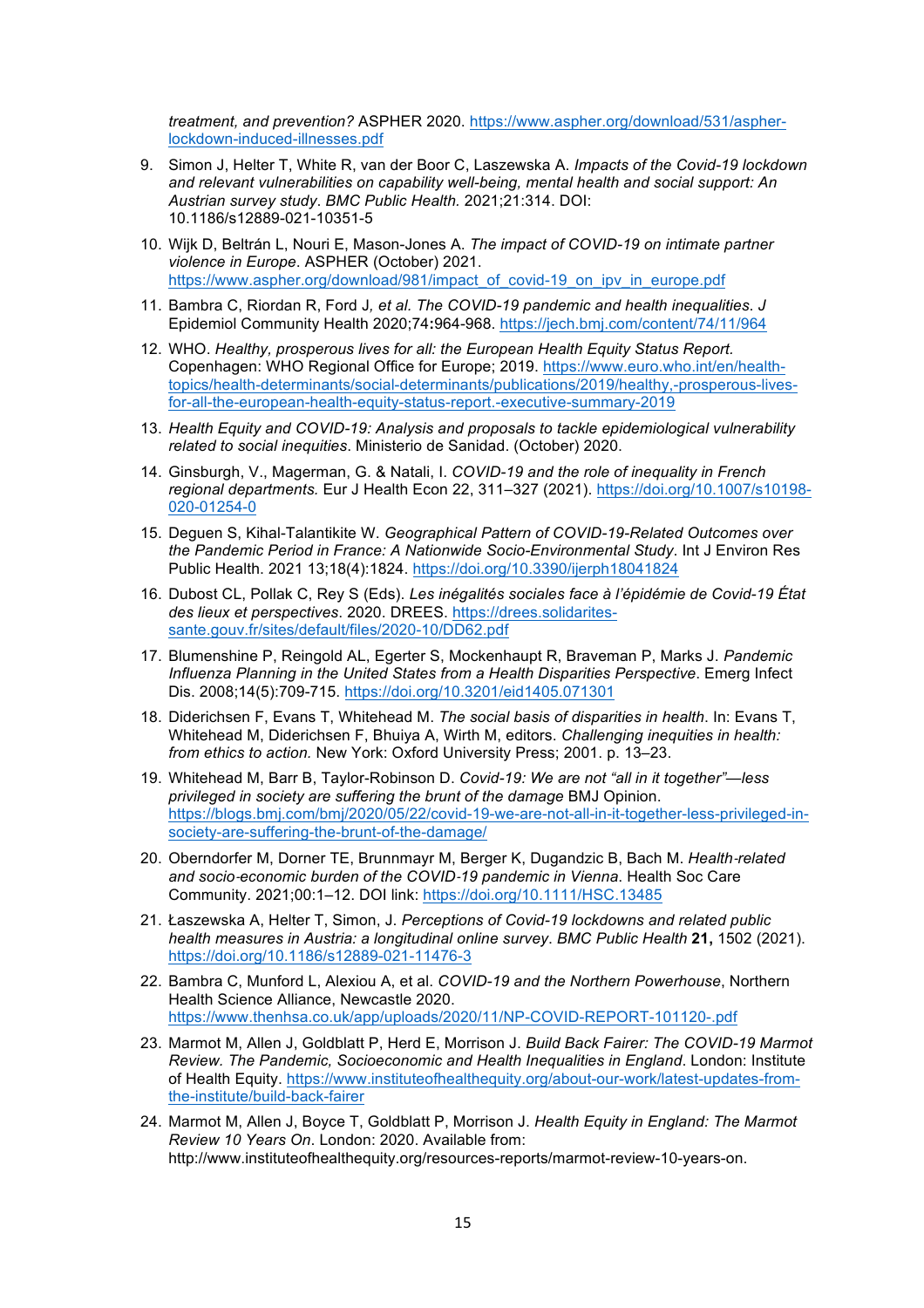- 25. *Zum Einfluss sozioökonomischer Faktoren auf das Erkrankungs- und Sterberisiko im Rahmen der COVID-19-Pandemie.* (*On the influence of socio-economic factors on the Risk of illness and death in the context of the COVID-19.* 2021). Deutscher Bundestag (April) 2021. https://www.bundestag.de/resource/blob/840888/dda99745be1a52b3ddecb95d08cb0036/WD -9-051-21-pdf-data.pdf
- 26. Statens Serum Institut*. COVID-19 og herkomst – opdateret fokusrapport [COVID-19 and country of origin. An updated focus report].* Sundhetsministeriet, (October)2020*.*  https://files.ssi.dk/COVID19-og-herkomst-oktober-2020
- 27. Indseth T , Grøsland M , Arnesen T , et al*. COVID-19 among immigrants in Norway, notified infections, related hospitalizations and associated mortality: A register-based study.* 2020. Scandinavian Journal of Public Health, 1–.https://doi.org/10.1177%2F1403494820984026
- 28. Erdal MB , Aden H , Tellander E , Valland TD , Sandvik KB , Borchgrevink K. *Migrants and COVID-19 in Norway: Five Reflections on Skewed Impacts*. 2020. https://blogs.prio.org/2020/04/migrants-and-covid-19-in-norway-five-reflections-on-skewedimpacts/
- 29. Jæger MM., Blaabæk EH. *Inequality in learning opportunities during Covid-19: Evidence from library takeout*. *Rese. Soci. Strati. Mob.* 2020;68:100524. https://doi.org/10.1016/j.rssm.2020.100524
- 30. EuroHealthNet. *Recovering from the COVID-19 pandemic and ensuring health equity — The role of the European Semester. https://eurohealthnet.eu/wpcontent/uploads/documents/2020/201112\_Briefing\_RecoveringCOVID-19European-Semester.pdf*
- 31. WHO. *Health inequity and the effects of COVID*‑*19: assessing, responding to and mitigating the socioeconomic impact on health to build a better future.* Copenhagen: WHO Regional Office for Europe; 2020. https://apps.who.int/iris/bitstream/handle/10665/338199/WHO-EURO-2020-1744-41495-56594-eng.pdf
- 32. Independent Commission (Chair Monti M). *Drawing light from the pandemic. A New Strategy for Health and Sustainable Development.* Pan-European Commission on Health and Sustainable Development. Copenhagen (September) 2021. https://www.euro.who.int/ data/assets/pdf\_file/0015/511701/Pan-European-Commissionhealth-sustainable-development-eng.pdf
- 33. Rajan S, Khunti K, Alwan N, et al. *In the wake of the pandemic; Preparing for Long COVID*. Policy brief 39. *https://eurohealthobservatory.who.int/publications/i/in-the-wake-of-thepandemic-preparing-for-long-covid-(2021)*
- 34. World Health Organisation. *The Ten Essential Public Health Operations*. WHO 2010. https://www.euro.who.int/en/health-topics/Health-systems/public-health-services/policy/the-10-essential-public-healthoperations#:~:text=The%2010%20Essential%20Public%20Health%20Operations%20There% 20are,plan%20for%20stronger%20public%20health%20services%20and%20capacities.
- 35. UNWomen. *The Shadow Pandemic, violence against women covid-19.* UNWomen (May) 2020 https://www.unwomen.org/en/news/in-focus/in-focus-gender-equality-in-covid-19 response/violence-against-women-during-covid-19#facts
- **36.** UNWOMEN. *Inter-Agency statement on violence against women and girls in the context of COVID-19.* UNWOMEN (June) 2020. https://www.unwomen.org/en/news/stories/2020/6/statement-inter-agency-statement-onviolence-against-women-and-girls--in-the-context-of-covid-19
- 37. Jain M. *The "shadow pandemic" of domestic violence*. BMJ 2021; 374 :n2166 doi: https://doi.org/10.1136/bmj.n2166
- 38. Dawsey-Hewitt S, Jnagel T, Sangeeta Kalia S, et al. *Shadow pandemic – shining a light on domestic abuse during COVID.* WomensAid. d 2021. https://www.womensaid.org.uk/wpcontent/uploads/2021/11/Shadow\_Pandemic\_Report\_FINAL.pdf
- 39. *The Shadow Pandemic strategic learning partnership*. WomensAid 2021. https://www.womensaid.org.uk/the-shadow-pandemic-strategic-learning-partnership/